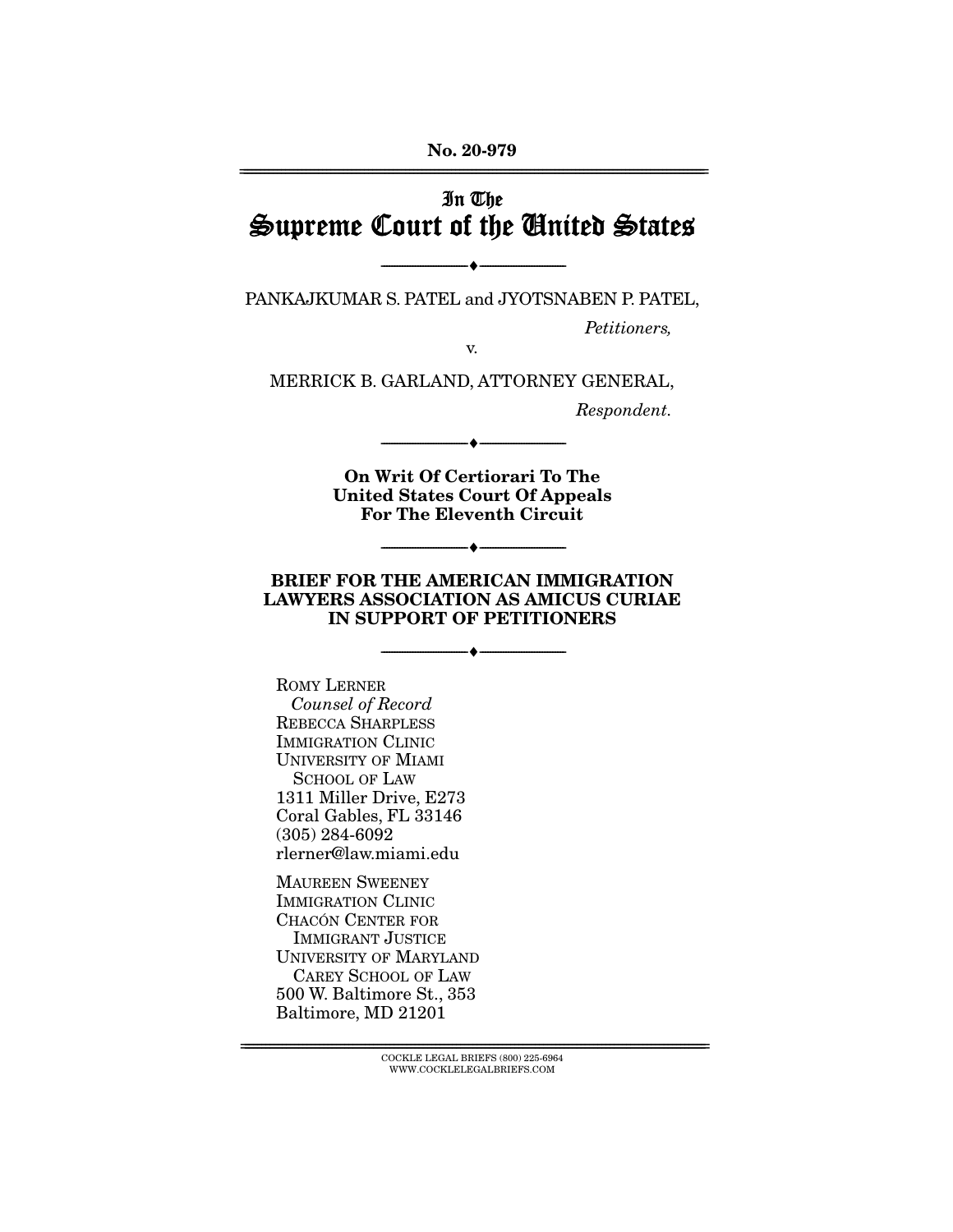# TABLE OF CONTENTS

|--|

|    |                       | INTEREST OF AMICUS CURIAE                                                                                                             | 1  |
|----|-----------------------|---------------------------------------------------------------------------------------------------------------------------------------|----|
|    |                       | SUMMARY OF THE ARGUMENT                                                                                                               | 1  |
|    |                       |                                                                                                                                       | 4  |
| Ι. |                       | Nothing in 8 U.S.C. § $1252(a)(2)(B)(i)$ Bars<br>Review of Threshold Eligibility Determi-<br>nations for the Enumerated Discretionary | 4  |
| П. |                       | Courts of Appeals Have Jurisdiction to<br>Review Eligibility for Cancellation of Re-                                                  | 6  |
|    |                       | A. Eligibility Determinations Under VAWA<br>Cancellation of Removal Are Review-                                                       | 8  |
|    |                       | <b>B.</b> Courts Have Jurisdiction Over Physical<br>Presence and Good Moral Character                                                 | 13 |
|    | $\mathcal{C}_{\cdot}$ | Courts Have Jurisdiction Over Hard-                                                                                                   | 19 |
| Ш. |                       | Under the Eleventh Circuit's Erroneous<br>Interpretation, Questions of Law Would<br>Not Be Reviewable In District Courts              | 23 |
|    |                       |                                                                                                                                       | 33 |

i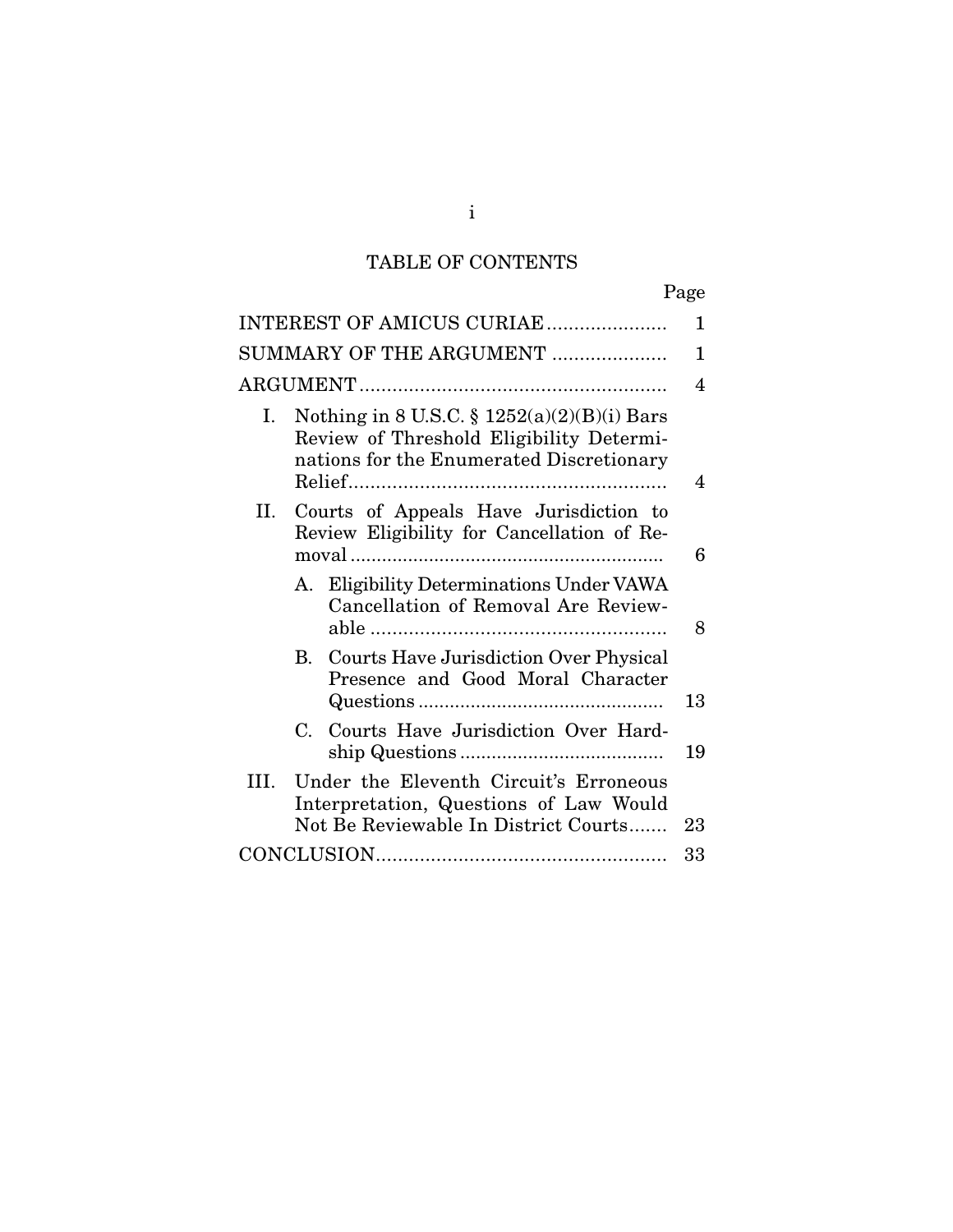# TABLE OF AUTHORITIES

Page

## CASES

| Abuzeid v. Wolf, No. 1:18-cv-00382-TJK, 2020<br>WL 7629664 (D.D.C. Dec. 22, 2020)26, 28     |
|---------------------------------------------------------------------------------------------|
| Chavez-Vasquez v. Mukasey, 548 F.3d 1115 (7th                                               |
| Commandant v. Rinehart, No. 1:20-cv-23630,<br>2021 WL 422177 (S.D. Fla. Feb. 1, 2021)28, 29 |
| Del Carmen Duron v. Nielson, 491 F. Supp. 3d                                                |
| Diaz v. Mukasey, 280 F. App'x 643 (9th Cir.                                                 |
| Erazo Alvarez v. Garland, 850 F. App'x 846 (4th<br>$Cir. 2021)$                             |
| Galaz v. Gonzales, 176 F. App'x 822 (9th Cir.                                               |
| Gonzalez-Maldonado v. Gonzales, 487 F.3d 975                                                |
| Google LLC v. Oracle Am., Inc., 141 S. Ct. 1183                                             |
| Gurrola-Rosales v. Holder, 351 F. App'x 98 (7th                                             |
| Hamilton v. Holder, 680 F.3d 1024 (8th Cir.                                                 |
|                                                                                             |
| Jimenez Verastegui v. Wolf, 468 F. Supp. 3d 94                                              |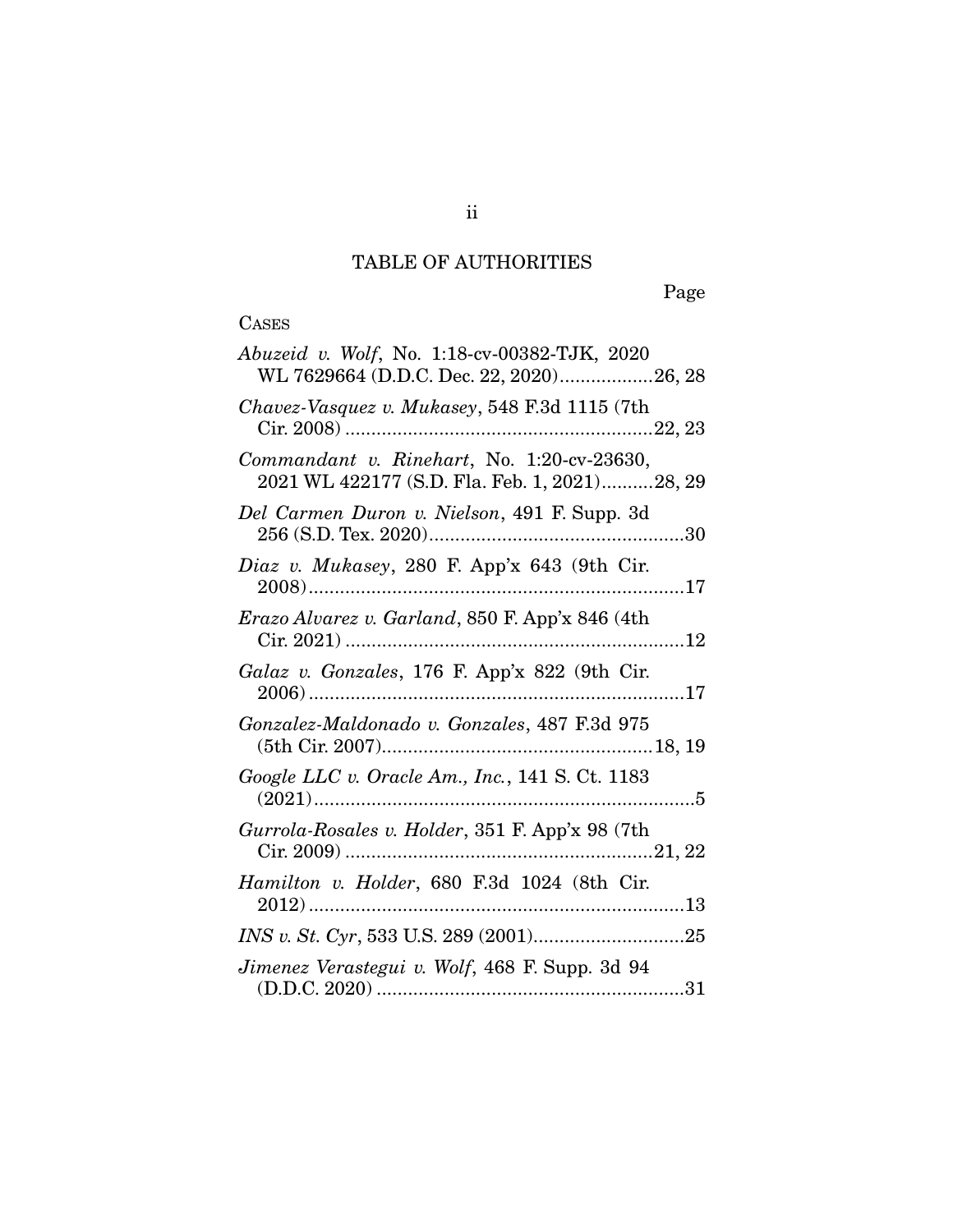| Kim v. Gonzales, No. CCB-05-485, 2006 WL<br>1892426 (D. Md. June 19, 2006) 32              |
|--------------------------------------------------------------------------------------------|
| Lee v. U.S. Citizenship & Immigr. Servs., 592                                              |
| Lopez-Birrueta v. Holder, 633 F.3d 1211 (9th Cir.                                          |
| Luna v. Mukasey, 279 F. App'x 487 (9th Cir.                                                |
| Martinez v. Ashcroft, 114 F. App'x 313 (9th Cir.                                           |
| Meyers v. Sessions, 904 F.3d 1101 (9th Cir.                                                |
| Mkanyia v. Gonzales, 140 F. App'x 422 (3d Cir.                                             |
| Order, Balroop v. Gonzales, No. 6:07-cv-1203-<br>Orl-28KRS (M.D. Fla. September 2, 2008)30 |
| Order, Karr Karr v. United States & Immi-<br>gration Services, No. 1:19-cv-000125-PAB (D.  |
| Ortega-Guillen v. Holder, 315 F. App'x 619 (9th                                            |
| 5,25                                                                                       |
| Perales-Cumpean v. Gonzales, 429 F.3d 977                                                  |
| Peralta Gandarilla v. Gonzales, 233 F. App'x 670                                           |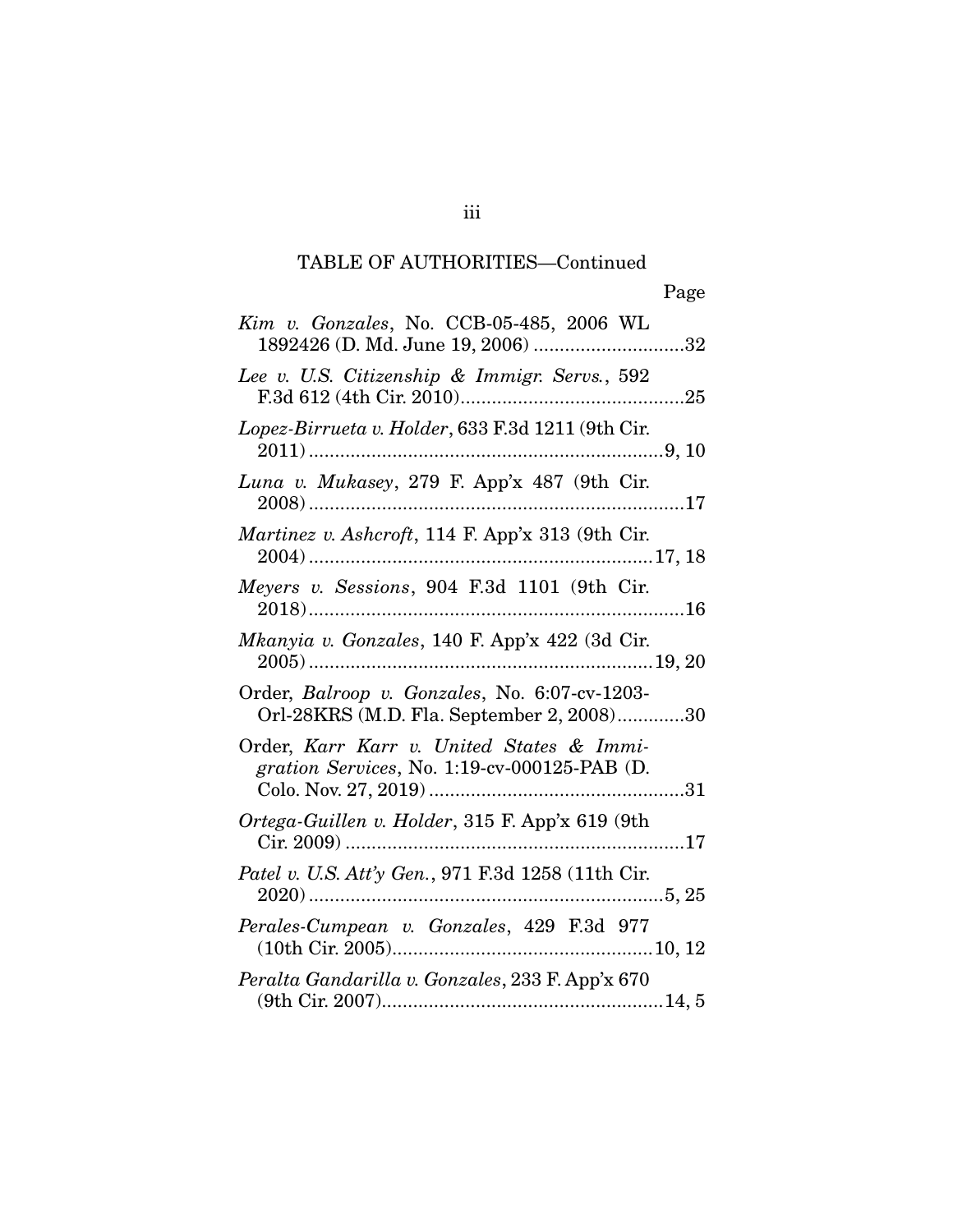| Romano-Varian v. Att'y Gen., 155 F. App'x 620          |  |
|--------------------------------------------------------|--|
|                                                        |  |
| Sanchez v. Mayorkas, 141 S. Ct. 1809 (2021)  3, 25, 26 |  |

## **STATUTES**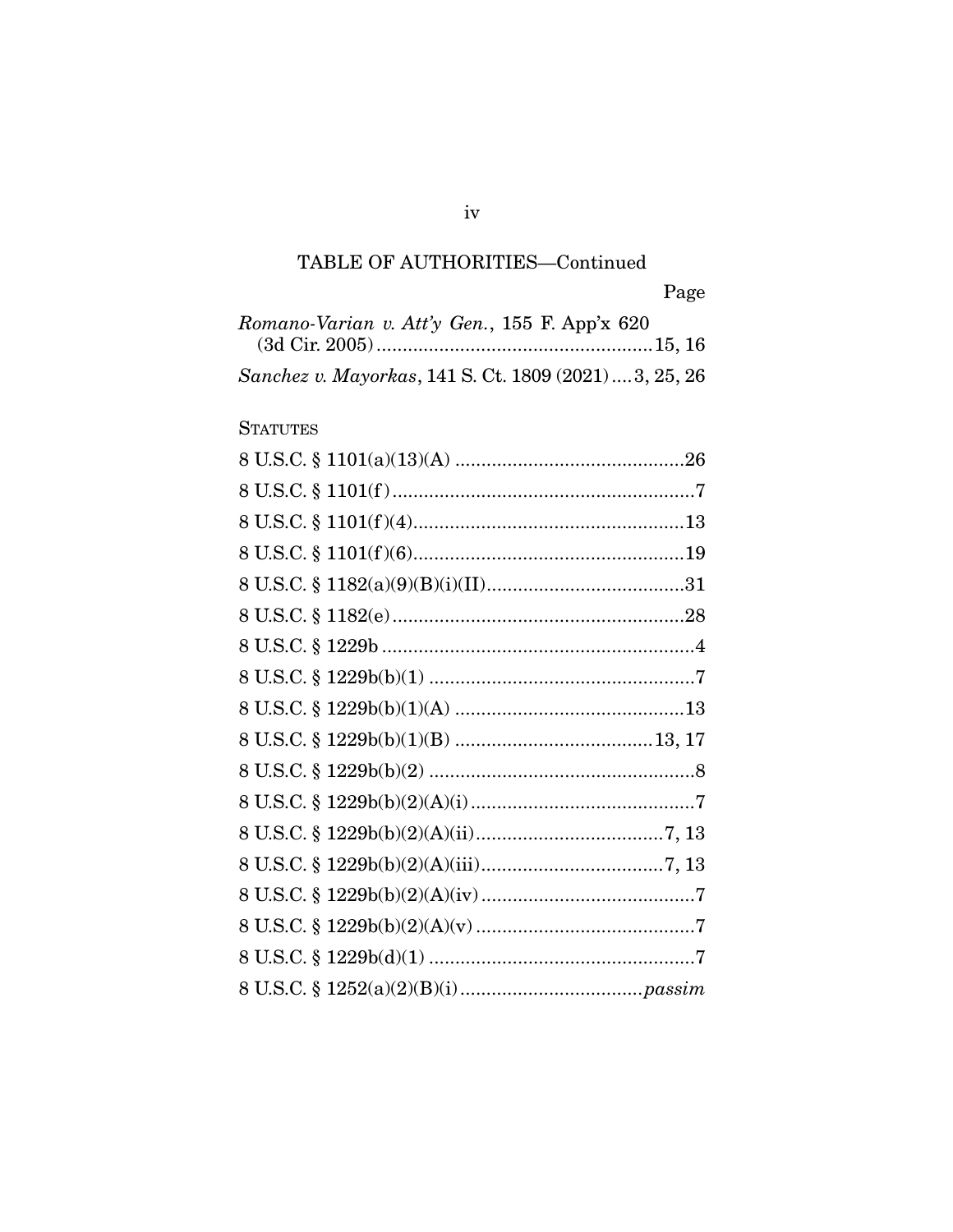| Page                                                                                          |
|-----------------------------------------------------------------------------------------------|
|                                                                                               |
|                                                                                               |
|                                                                                               |
|                                                                                               |
|                                                                                               |
|                                                                                               |
| Administrative Procedure Act, 5 U.S.C. § 551                                                  |
| Victims of Trafficking and Violence Protection<br>Act of 2000, Pub. L. No. 106-386, 114 Stat. |
| Violence Against Women and Department of<br>Justice Reauthorization Act of 2005, Pub. L.      |
| Violence Against Women Reauthorization Act of                                                 |
| <b>REGULATIONS</b>                                                                            |
|                                                                                               |
|                                                                                               |

v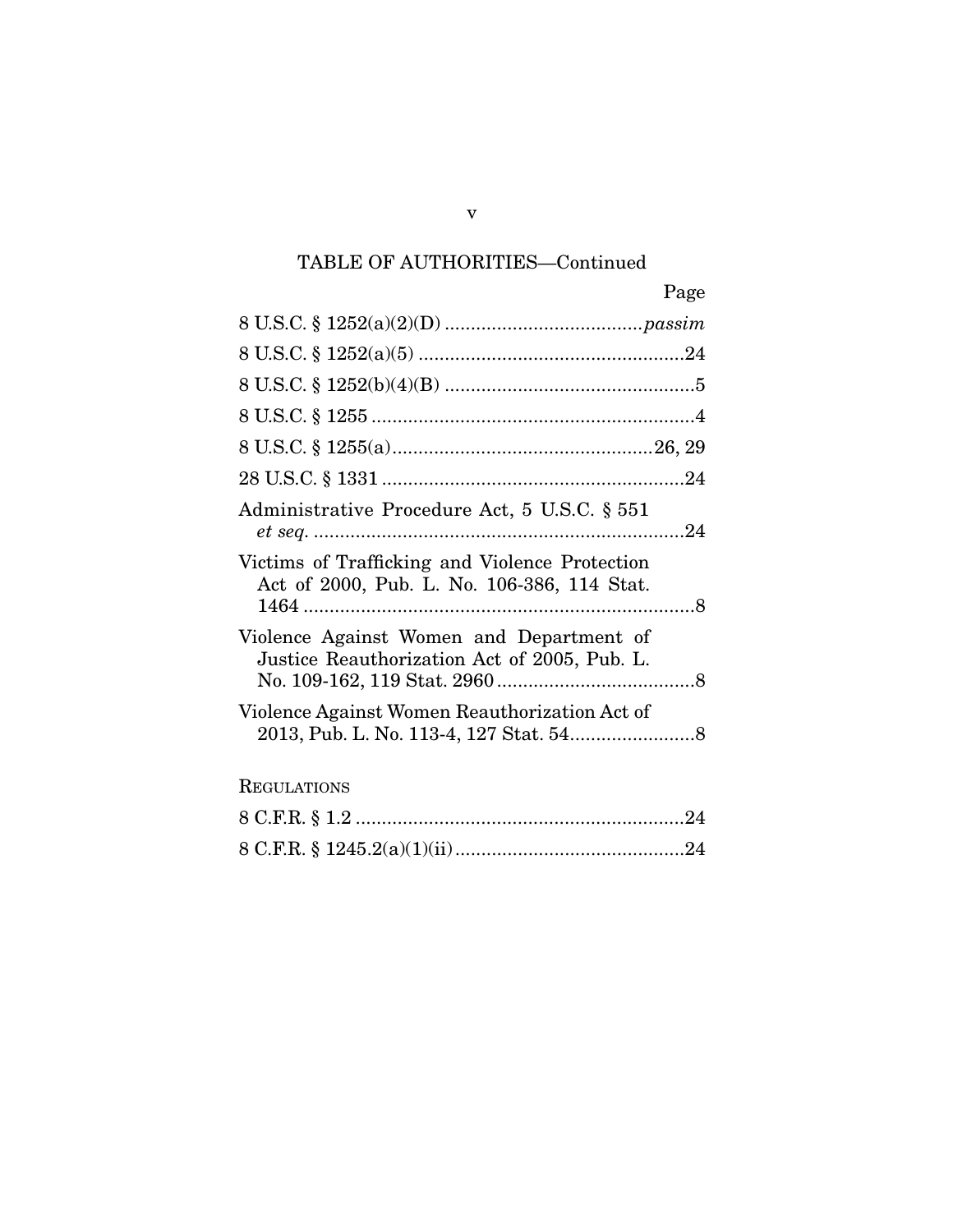## OTHER AUTHORITIES 140 Cong. Rec. E1364-65 (daily ed. Jun. 29, 1994) .......................................................................... 8 H. R. Rep. No. 103-395 (1993) ...................................... 8

| Legal Opinion from Paul W. Virtue, Acting Gen. |  |
|------------------------------------------------|--|
| Counsel, INS to Jim Puleo, Assoc. Comm'r, Ex-  |  |
| aminations, INS, Temporary Protected Status    |  |
| and Eligibility for Adjustment of Status under |  |
| Section 245, INS Gen. Counsel Op. No. 91-27,   |  |
| 1991 WL 1185138 (Mar. 4, 1991)29               |  |
|                                                |  |

## OTHER MATERIALS

| Appellant's Opening Brief, Gurrola-Rosales v.<br><i>Holder</i> , 351 F. App'x 98 (7th Cir. 2009) (No. 09-                                  |
|--------------------------------------------------------------------------------------------------------------------------------------------|
| Brief and Appendix on Behalf of Petitioners-<br>Appellants, Mkanyia v. Gonzales, 140 F. App'x<br>422 (3d Cir. 2005) (No. 04-2094), 2004 WL |
|                                                                                                                                            |
| Brief and Appendix Volume I on Behalf of                                                                                                   |
| Petitioner, Romano-Varian v. Att'y Gen., 155 F.                                                                                            |
| App'x 620 (3d Cir. 2005) (No. 04-3208), 2005                                                                                               |
|                                                                                                                                            |
| Brief of Appellant, <i>Erazo Alvarez v. Garland</i> ,                                                                                      |
| 850 F. App'x 846 (4th Cir. 2021) (No. 20-                                                                                                  |
|                                                                                                                                            |

vi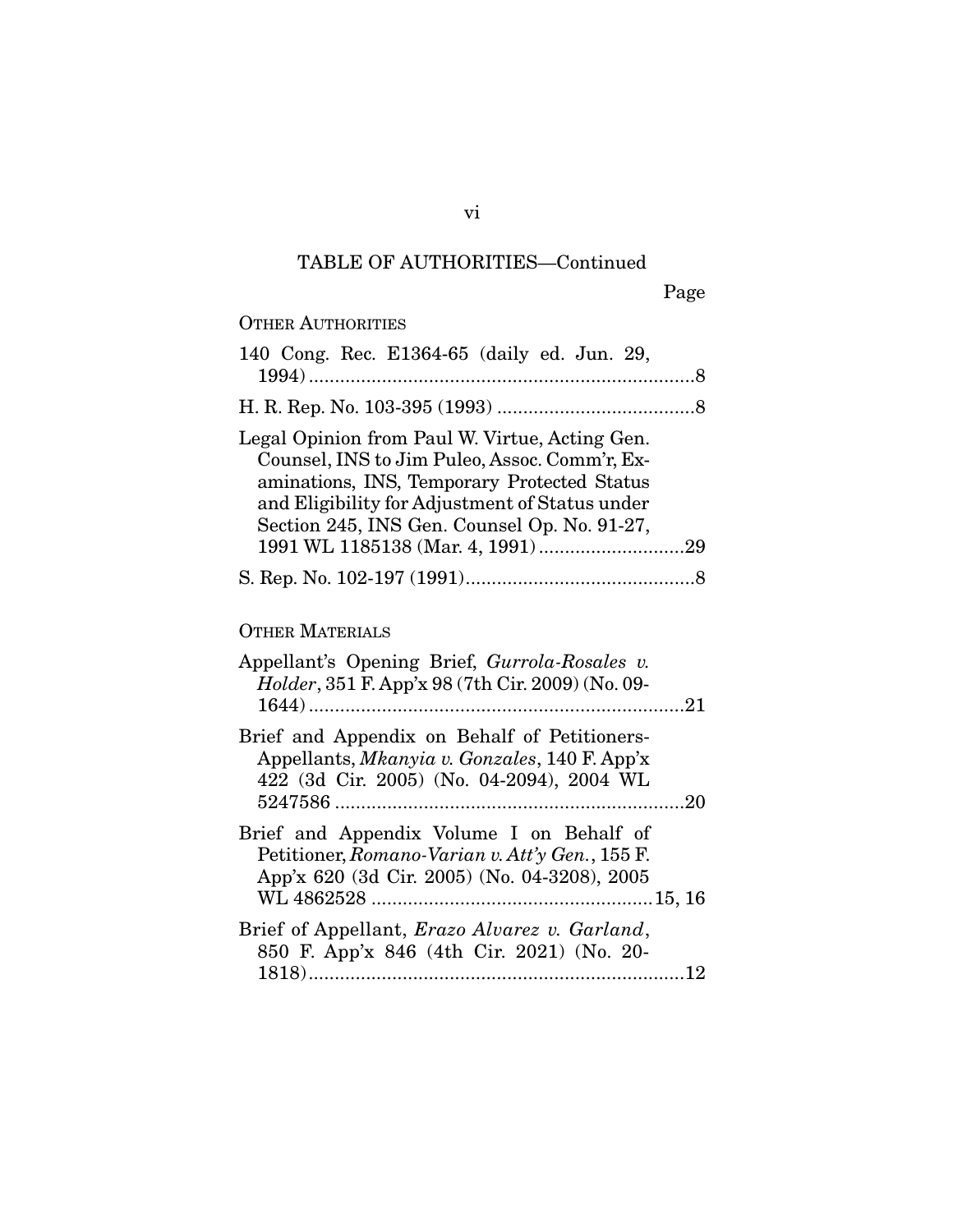| Brief of the Respondent to Board of Immigration<br>Appeals, In the Matter of Graciela Perales-<br><i>Cumpean</i> (Utah Imm. Ct. Nov. 3, 1999) 10, 11 |
|------------------------------------------------------------------------------------------------------------------------------------------------------|
| Class Action Complaint for Declaratory and<br>Injunctive Relief, Commandant v. Rinehart,<br>No. 1:20-cv-2360 (S.D. Fla. Aug. 31, 2020)28             |
| Email from Brian Schmitt, Hake & Schmitt, to<br>Maureen Sweeney, Dir., Md. Carey Immigr.<br>Clinic (Aug. 1, 2021, 2:01 PM EST)26                     |
| Email from Dr. Adel Abuzeid, to Maureen<br>Sweeney, Dir., Md. Carey Immigr. Clinic &<br>Brian Schmitt, Hake & Schmitt (Aug. 4, 2021,                 |
| Email from Roy Petty, Petty & Assocs., PLLC, to<br>Maureen Sweeney, Dir., Md. Carey Immigr.<br>Clinic (July 30, 2021, 2:52 PM EST) 31, 32            |
| Opening Brief of Petitioner, Martinez v. Ashcroft,<br>114 F. App'x 313 (9th Cir. 2004) (No. 02-                                                      |
| Oral Decision of the Immigration Judge, In the<br>Matter of Graciela Perales-Cumpean (Utah                                                           |
| Order, Balroop v. Gonzales, No. 6:07-cv-1203-Orl-<br>28KRS, 2008 WL 11435736 (M.D. Fla. April                                                        |
| Order Granting the Parties' Joint Motion to<br>Hold Case in Abeyance, Abuzeid v. Mayorkas,                                                           |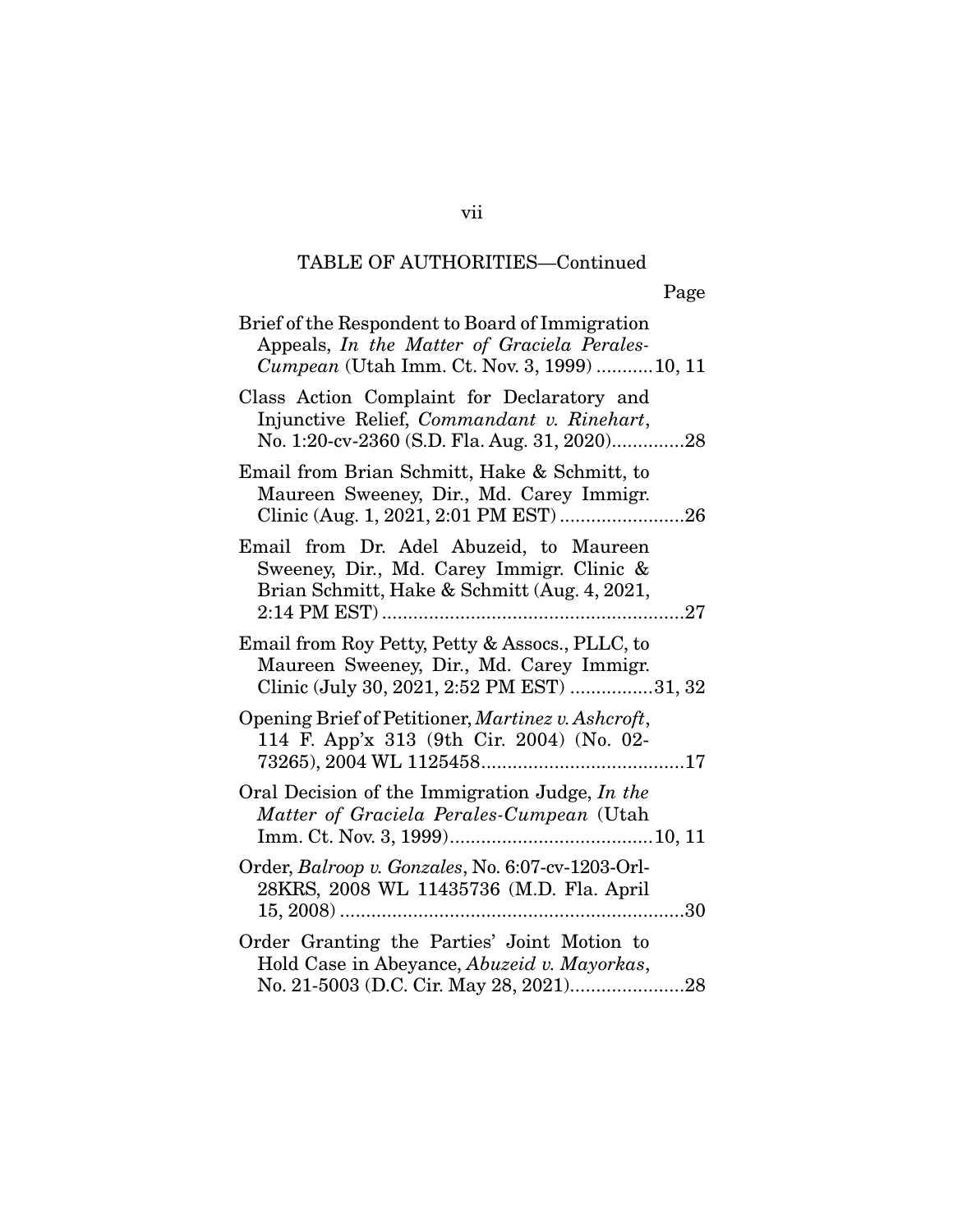# Page

| Original Complaint, Karr Karr v. United States<br>Citizenship & Immigration Services, No. 1:19-<br>cv-00125-WYD (D. Colo. Jan. 15, 2019)31            |  |
|-------------------------------------------------------------------------------------------------------------------------------------------------------|--|
| Petitioner's Opening Brief in Support of Appeal,<br>Peralta Gandarilla v. Gonzalez, 233 F. App'x<br>670 (9th Cir. 2007) (No. 05-74351), 2005 WL<br>14 |  |

## viii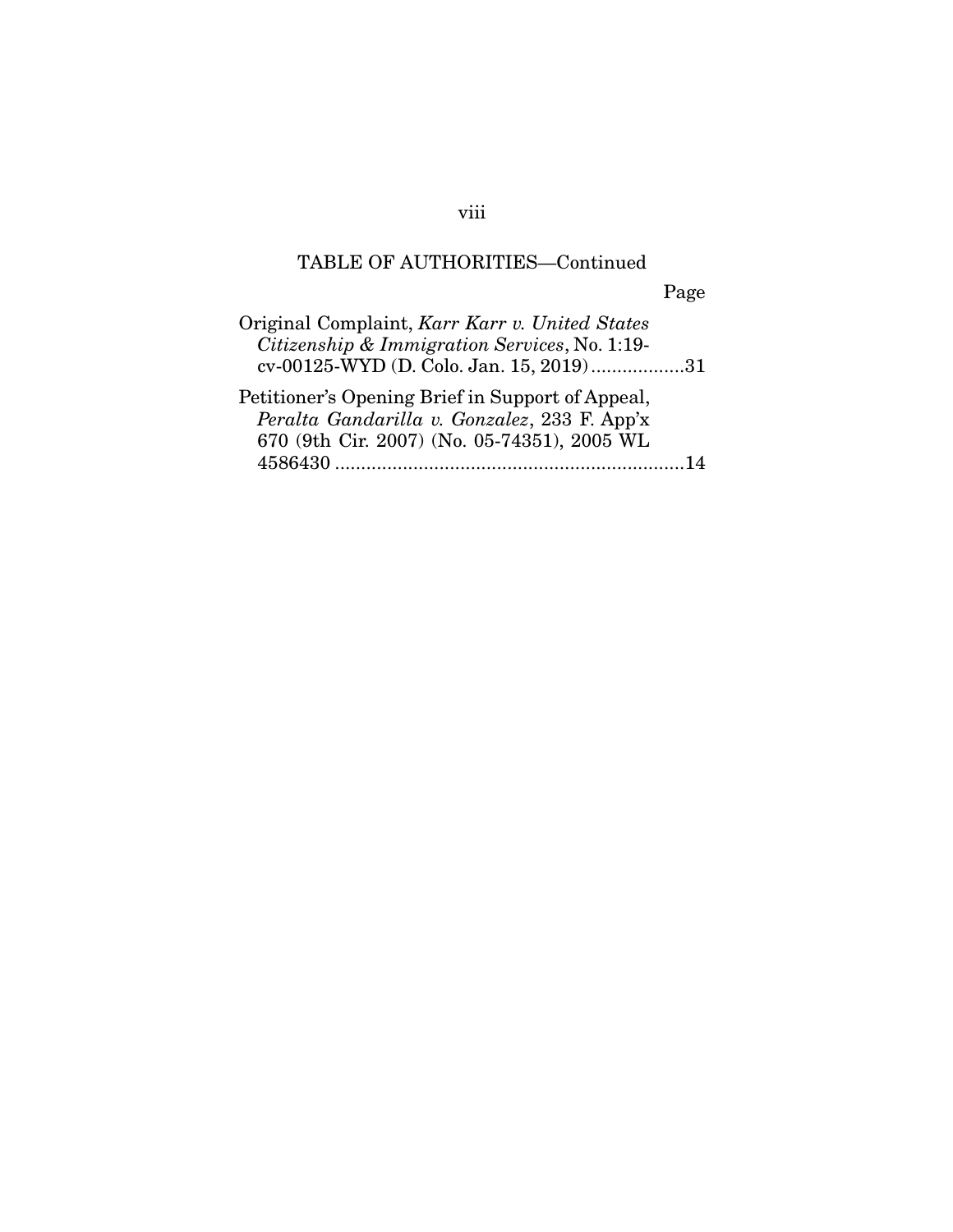#### **INTEREST OF AMICUS CURIAE**

 The American Immigration Lawyers Association ("AILA") is a national nonprofit association with more than 15,000 members throughout the United States and abroad, including lawyers and law school professors who practice and teach in the field of immigration and nationality law. AILA seeks to advance the administration of law pertaining to immigration, nationality and naturalization; and to facilitate the administration of justice and elevate the standard of integrity, honor, and courtesy of those appearing in a representative capacity in immigration and naturalization matters. AILA's members practice regularly before the Department of Homeland Security ("DHS") and before the Executive Office for Immigration Review, as well as before the United States district courts, courts of appeal, and this Court.1

### **SUMMARY OF THE ARGUMENT**

--------------------------------- ♦ ---------------------------------

The jurisdictional bar at  $8$  U.S.C.  $\frac{8}{9}$  1252(a)(2)(B)(i) must be read to preserve judicial review of all threshold statutory eligibility determinations for the enumerated forms of immigration relief. The provision provides that no court has jurisdiction to review "any

 $<sup>1</sup>$  Amicus states that no counsel for a party authored any part</sup> of this brief and no person or entity other than counsel for Amicus made a monetary contribution to the preparation or submission of this brief. Petitioners, Respondents and court-appointed Amicus have consented to the filing of this brief pursuant to Rule 37.3(a).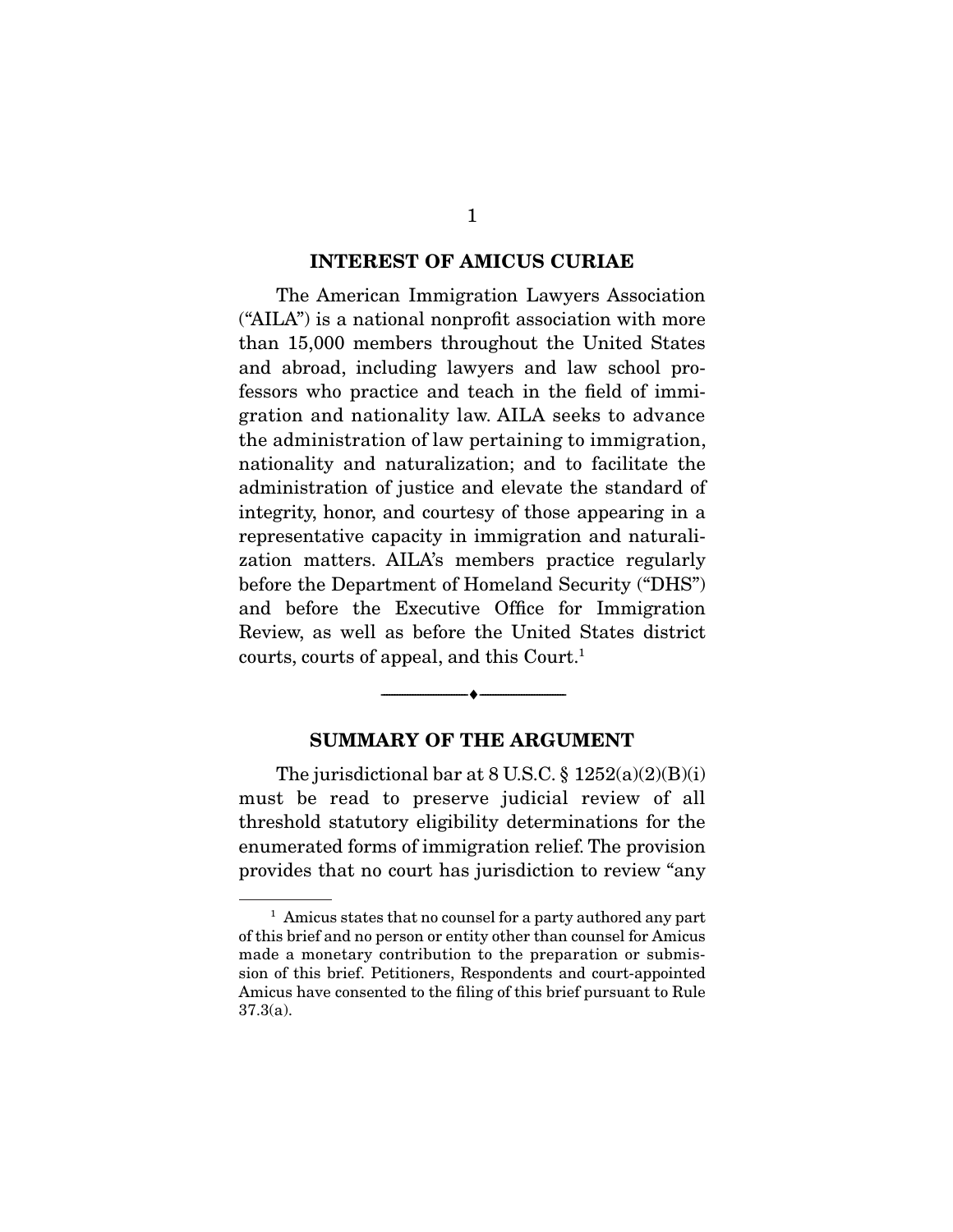judgment regarding the granting of" certain discretionary forms of relief. Amicus agrees with Petitioners that the phrase "judgment regarding the granting of relief" refers to the ultimate discretionary decision to grant or deny an application and not to decisions about whether an applicant has met the requirements to be considered for relief, such as whether an applicant for cancellation of removal for nonpermanent residents ("nonLPR cancellation") has established physical presence, good moral character, or hardship, or whether an applicant for cancellation of removal under the Violence Against Women Act ("VAWA cancellation") has been battered. Federal courts, therefore, retain jurisdiction to consider both factual and legal questions regarding statutory eligibility for relief. In this case, the Eleventh Circuit erred by expansively interpreting the phrase "judgment regarding the granting of relief " to include decisions about statutory eligibility, erroneously extending the bar to those determinations.

 The personal accounts below—many of them about the clients of AILA members—illustrate the important factual and legal questions that arise in considering whether a noncitizen is eligible to be considered for discretionary relief. Upholding the Eleventh Circuit's ruling in this case would mean that many noncitizens with strong claims, including survivors of domestic abuse, individuals whose deportation would cause hardship to U.S. citizen family members, and those making significant contributions to society, will have no recourse when the immigration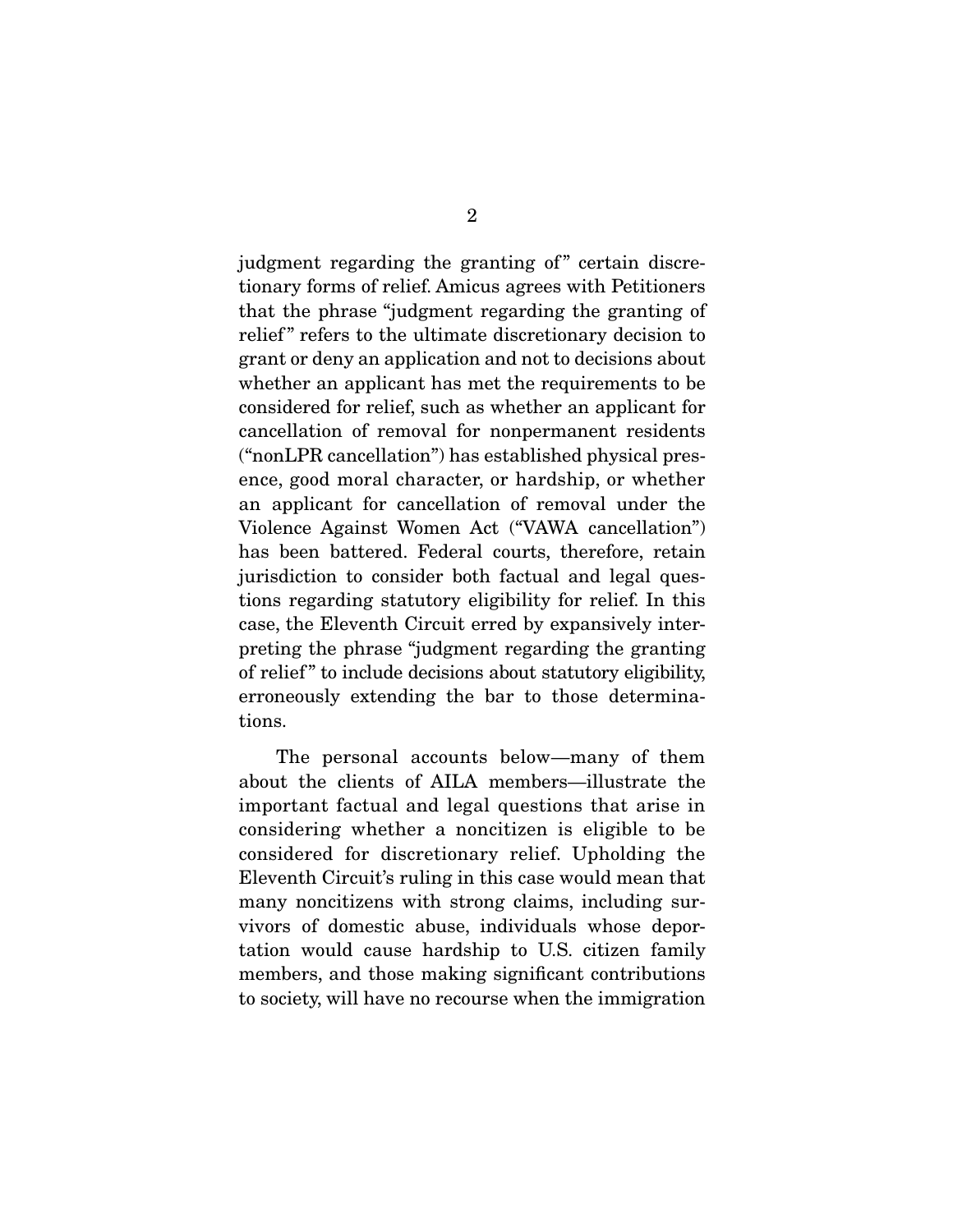agency erroneously concludes that they fail to meet the statutory requirements for relief.

 Even more troubling is the far-reaching impact of the Eleventh Circuit's rule on the many cases heard only in district courts. The Eleventh Circuit stated that review of legal and constitutional questions would remain under the jurisdictional clause at 8 U.S.C. § 1252(a)(2)(D). But this assertion is incorrect. Subsection (D) only restores jurisdiction in cases before the courts of appeals on a petition for review, not in cases filed in district court. As a result, *all* agency errors legal, factual, and constitutional—would go uncorrected in district courts under the Eleventh Circuit's interpretation. As the accounts in Part III demonstrate, judicial review of agency denials of adjustment of status often occurs in the district courts, rather than in the courts of appeals pursuant to petitions for review. The Eleventh Circuit's rule would permit U.S. Citizenship and Immigration Services ("USCIS") officers, who are not judges and often not even lawyers, to apply legally erroneous statutory interpretations to applications for lawful permanent residence—with no possibility of review. Just this last term, in *Sanchez v. Mayorkas*, this Court considered the legality of USCIS's interpretation of the definition of "admission" in the context of review of an adjustment of status application that originated in district court.<sup>2</sup> Under the Eleventh Circuit's interpretation of subsection (B)(i), this Court would have not been able to review the legal

<sup>2</sup> *Sanchez v. Mayorkas*, 141 S. Ct. 1809, 1812 (2021).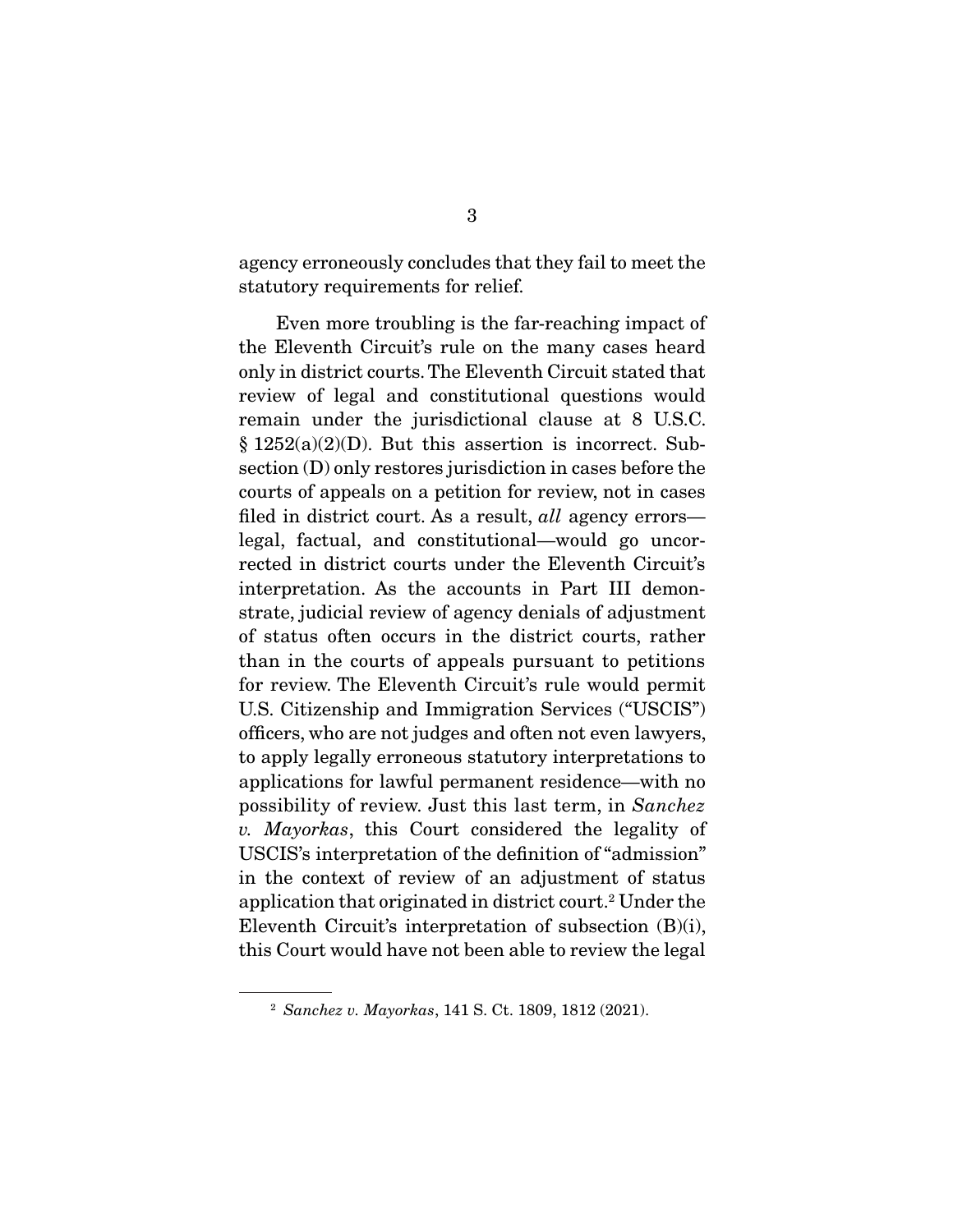question at issue because it related to relief enumerated in the jurisdictional bar.

 Congress did not intend for the courts to abdicate their critical role in correcting the factual and legal errors concerning relief eligibility made by immigration agencies. Amicus urges the Court to reverse the decision of the Eleventh Circuit and find that all threshold eligibility determinations relating to the enumerated forms of relief in subsection (B)(i) are subject to judicial review.

### **ARGUMENT**

 $\overbrace{\hspace{2.5cm}}^{\bullet}$   $\overbrace{\hspace{2.5cm}}^{\bullet}$ 

### **I. NOTHING IN 8 U.S.C. § 1252(A)(2)(B)(i) BARS REVIEW OF THRESHOLD ELIGI-BILITY DETERMINATIONS FOR THE ENUMERATED DISCRETIONARY RELIEF.**

 Federal courts have jurisdiction to review any question—legal or factual—regarding whether a person is statutorily eligible to apply for the discretionary relief enumerated in subsection  $(B)(i)$ , including adjustment of status and cancellation of removal.3 Section  $1252(a)(2)(B)(i)$  bars review of "any judgment" regarding the granting of relief under section 1182(h), 1182(i), 1229b, 1229c, or 1255 of this title"—all discretionary immigration remedies. Amicus agrees with Petitioners that the plain language of the statute, the context provided by the jurisdictional provisions

<sup>3</sup> 8 U.S.C. § 1255; 8 U.S.C. § 1229b.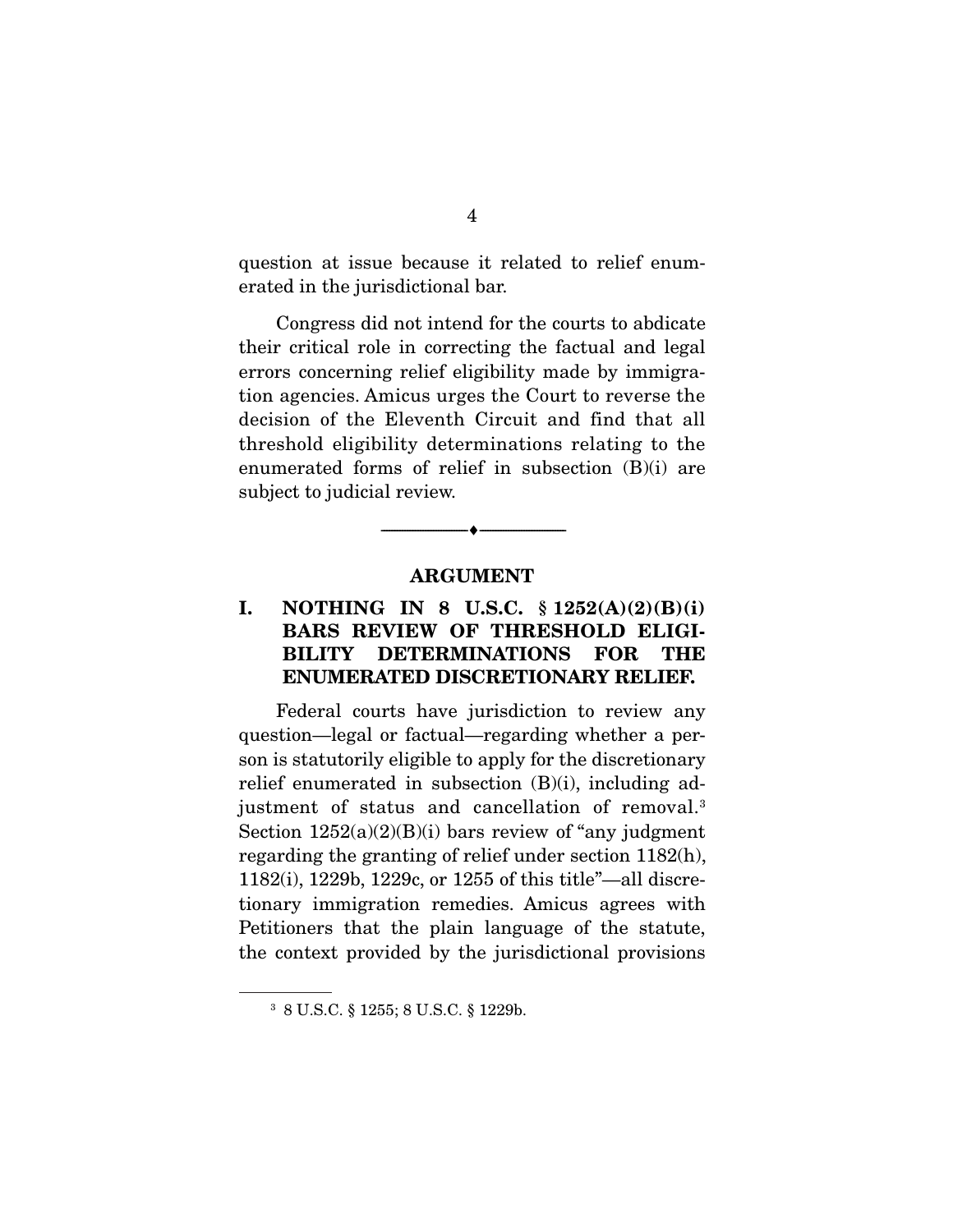around it, the longstanding rule that Congress must speak clearly if it intends to repeal jurisdiction, and the principle that courts construe ambiguities in deportation statutes in favor of the noncitizen all weigh in favor of interpreting subsection (B)(i) to apply only to the ultimate discretionary "judgment" to grant or deny an application. There is no distinction between legal determinations about eligibility and related factual determinations, except that different standards of review apply to legal and factual findings.<sup>4</sup> Properly interpreted, subsection (B)(i) does not bar review over any questions relating to threshold eligibility, be they factual or legal.<sup>5</sup>

 As noted by the Eleventh Circuit in the decision below, subsection (D) restores jurisdiction in the appellate courts over legal and constitutional questions that are otherwise barred.<sup>6</sup> But this provision does not apply to preserve review of such questions in district court proceedings, an important subset of cases in which applicants seek review of agency action. As a

<sup>4</sup> Legal questions are reviewed de novo. *Google LLC v. Oracle Am., Inc.*, 141 S. Ct. 1183, 1199 (2021). Courts generally review facts found by immigration agencies under the substantial evidence test. 8 U.S.C. § 1252(b)(4)(B).

<sup>&</sup>lt;sup>5</sup> Courts have sometimes characterized certain eligibility determinations, such as hardship and part of the good moral character determination, as "discretionary." But even if threshold eligibility determinations are properly viewed as discretionary, they are reviewable under 8 U.S.C. § 1252(a)(2)(B)(i).

<sup>6</sup> *Patel v. U.S. Att'y Gen.*, 971 F.3d 1258, 1272 (11th Cir. 2020), *cert. granted sub nom. Patel v. Garland*, No. 20-979, 2021 WL 2637834 (U.S. June 28, 2021).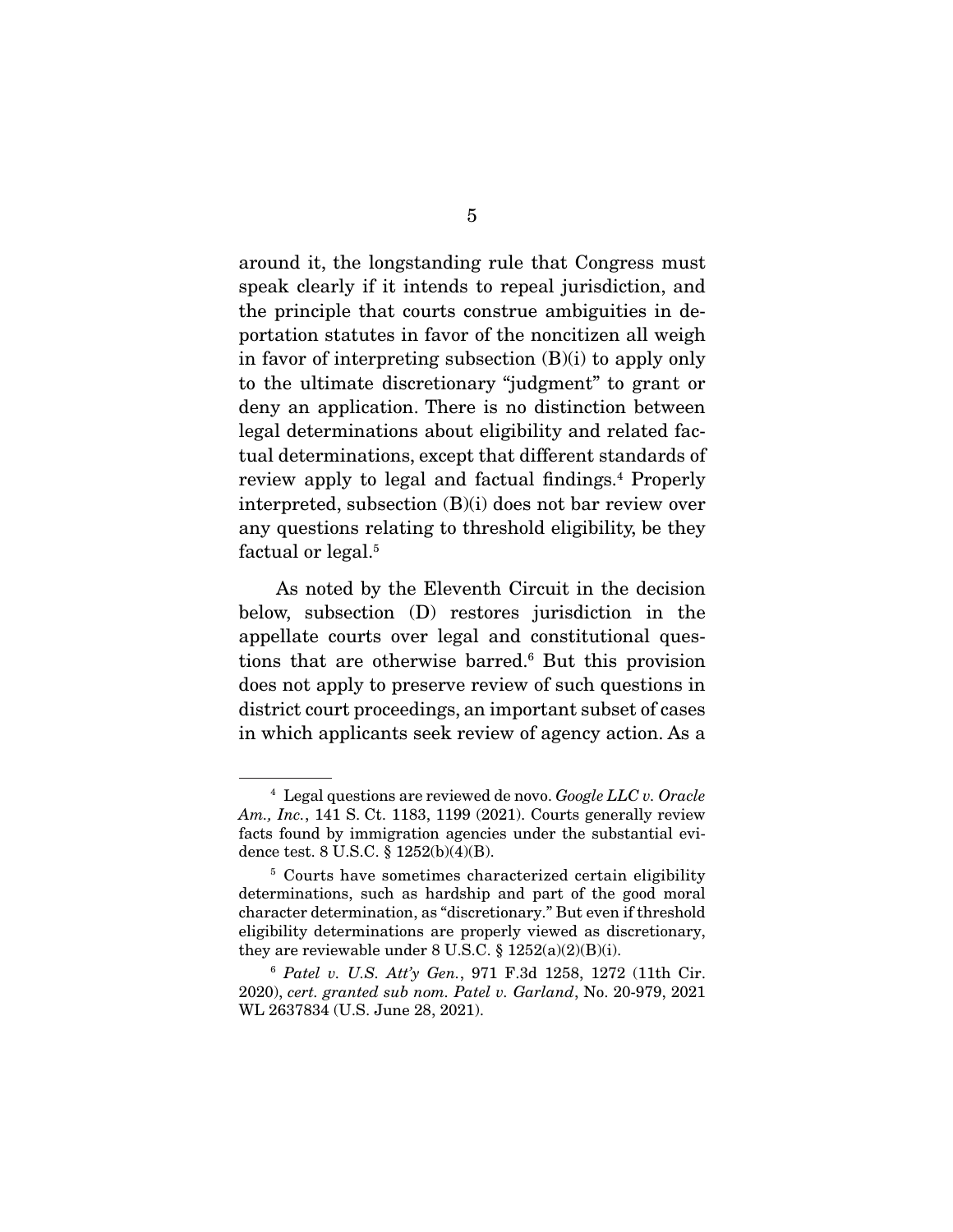result, it is particularly important that this Court interpret subsection (B)(i) to maintain review of all eligibility questions. Otherwise, even legal and constitutional questions relating to eligibility for the enumerated remedies will be unreviewable in district court.

 Amicus focuses on two types of immigration relief—nonLPR cancellation and adjustment of status to lawful permanent residence—to illustrate the range of critical threshold eligibility questions that arise and the crucial role that federal courts play in correcting agency errors.

## **II. COURTS OF APPEALS HAVE JURISDIC-TION TO REVIEW ELIGIBILITY FOR CANCELLATION OF REMOVAL.**

 NonLPR cancellation of removal is a frequent and vital defense to deportation for survivors of domestic abuse and noncitizens with long residence and close family ties in the United States. In the most common type of nonLPR cancellation, often known as 10-year cancellation, an immigration judge "*may* cancel removal of" and confer lawful permanent residence on, a removable noncitizen who proves: 1) physical presence in the United States for a continuous period of not less than 10 years preceding the date they were served with a notice to appear in removal proceedings; 2) "good moral character" during that period; 3) no convictions for certain enumerated offenses; and 4) "exceptional and extremely unusual hardship" to a U.S.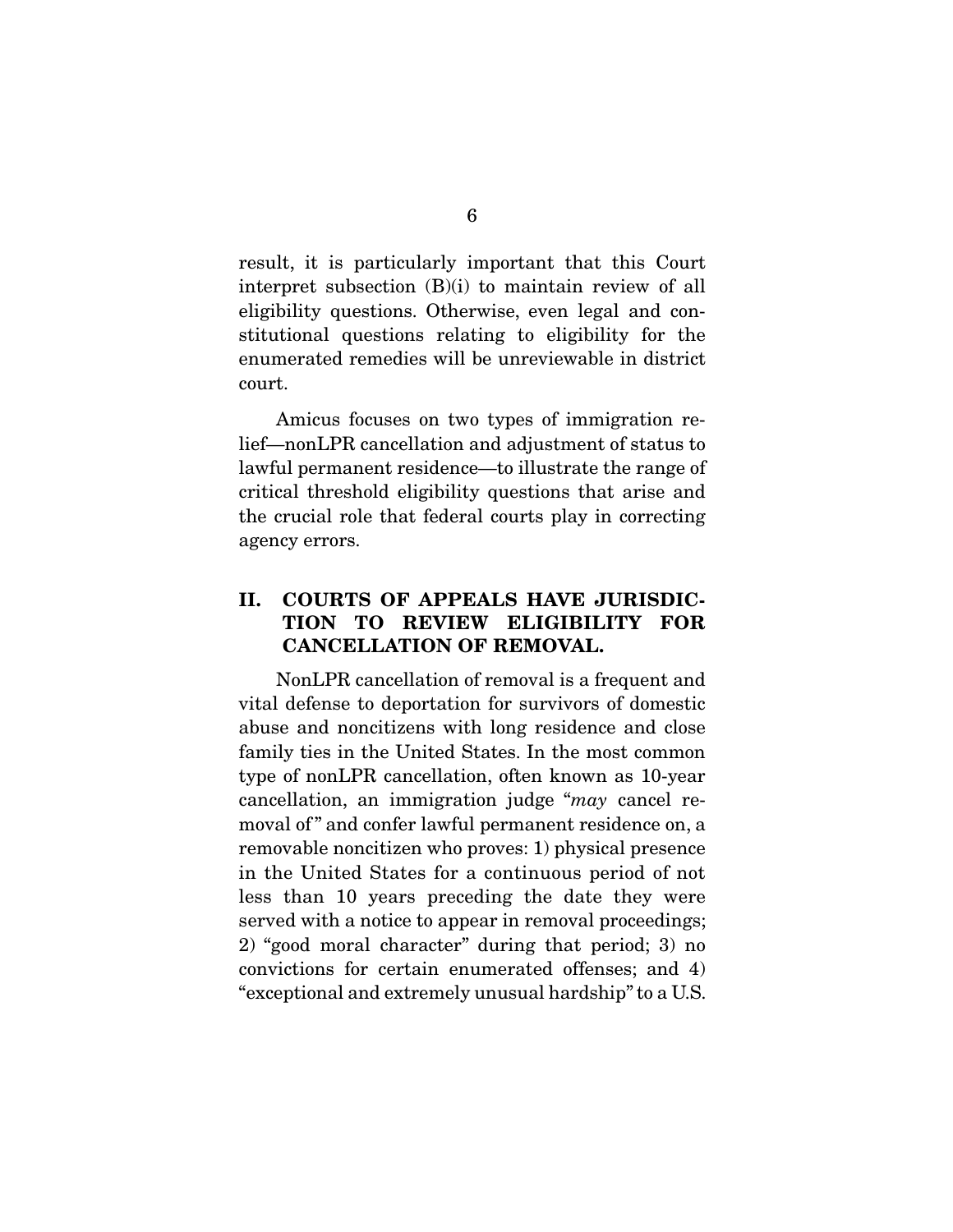citizen or lawful permanent resident spouse, parent or child upon removal.7

 Noncitizens who can demonstrate they have been "battered or subjected to extreme cruelty" by a U.S. citizen or lawful permanent resident spouse or parent or are the parent of a battered child may apply for VAWA cancellation, another type of nonLPR cancellation, pursuant to 8 U.S.C.  $\S 1229b(b)(2)$ . Section 1229b(b)(2) retains the good moral character requirement, but applicants need only show three years of physical presence before the date of application and "extreme" hardship to themselves, their child, or their parent. 8 U.S.C. §§ 1229b(b)(2)(A)(i)-(iii) and (v).

 Only if the applicant meets these eligibility requirements for 10-year or VAWA cancellation can an immigration judge make the separate "judgment" of whether to exercise discretion and grant cancellation. The accounts detailed below, of immigrant survivors of abuse and non-citizens with strong roots in the United States, demonstrate the importance of federal appellate court review of all questions of statutory eligibility.

<sup>7</sup> 8 U.S.C § 1229b(b)(1) (emphasis added). *See also* 8 U.S.C. § 1229b(d)(1) (providing that the ten-year period of continuous presence ends with service of the notice to appear); 8 U.S.C. §1101(f ) (defining "good moral character").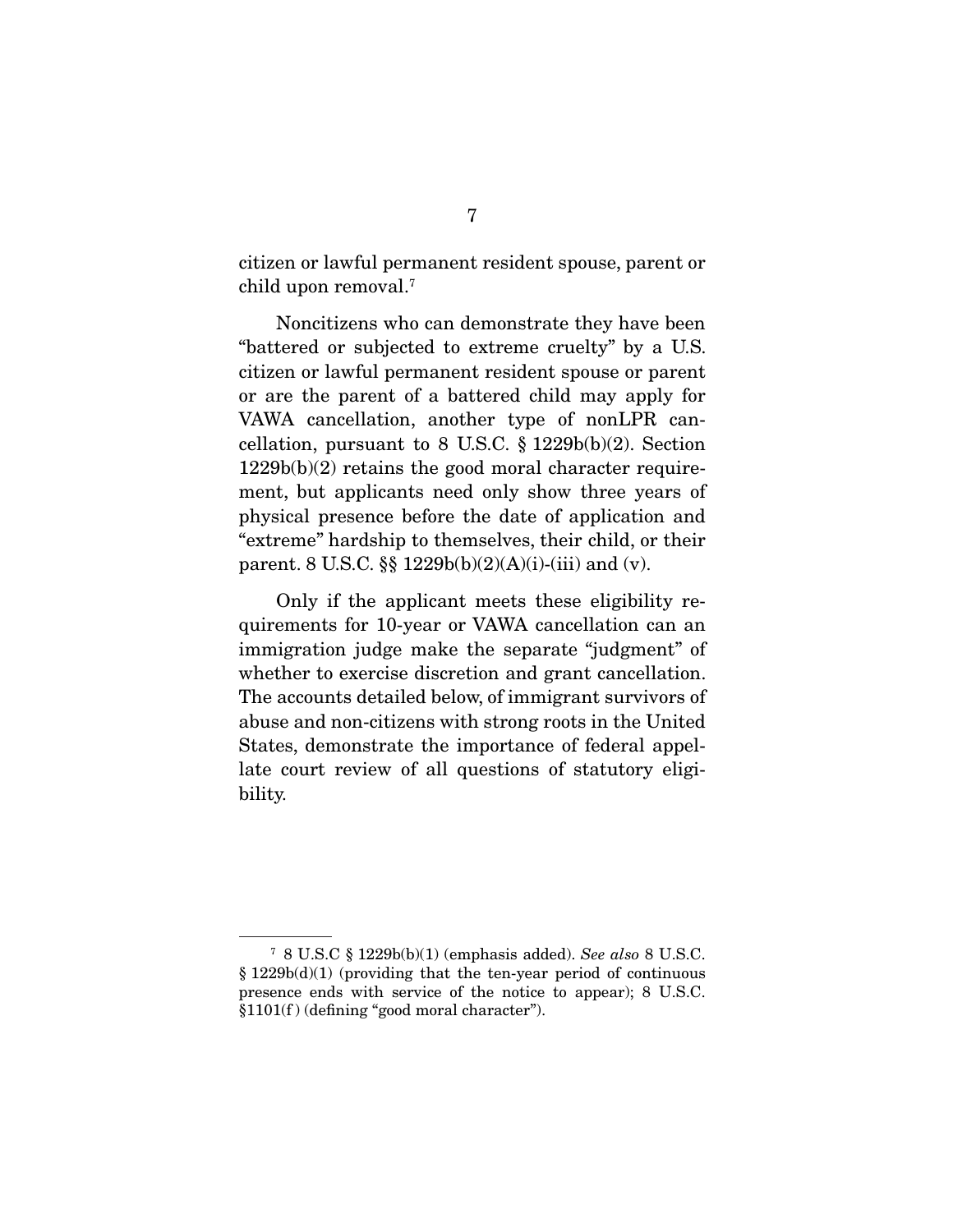## **A. Eligibility Determinations Under VAWA Cancellation of Removal Are Reviewable.**

 The Eleventh Circuit's erroneous interpretation of subsection  $(B)(i)$  would block review of key questions relating to eligibility for VAWA cancellation for a "battered spouse or child."8 Congress passed VAWA as a sweeping response to what it dubbed a "national tragedy" of violence inflicted on women.<sup>9</sup> Since then. Congress has expanded VAWA protections by reauthorizing and amending the law three times.10 Congress designed the legislation to empower and protect a broad class of survivors, including immigrants battered by U.S. citizen or lawful permanent resident spouses.11 Congress recognized that abusers often use immigration status as a tool of abuse and that immigrant survivors may not be willing to seek help because of the threat or fear of deportation.12 The Eleventh Circuit's interpretation of subsection (B)(i) would leave VAWA cancellation applicants without

<sup>11</sup> *See* 140 Cong. Rec. E1364-65 (daily ed. Jun. 29, 1994) (statement of Rep. Nancy Pelosi).

<sup>12</sup> *See* H. R. Rep. No. 103-395, at 26 (1993) ("Many immigrant women live trapped and isolated in violent homes, afraid to turn to anyone for help. They fear both continued abuse if they stay with their batterers and deportation if they attempt to leave.").

<sup>8</sup> 8 U.S.C. § 1229b(b)(2).

<sup>&</sup>lt;sup>9</sup> S. Rep. No. 102-197, at 39 (1991).

<sup>10</sup> *See* Violence Against Women Reauthorization Act of 2013, Pub. L. No. 113-4, 127 Stat. 54; Violence Against Women and Department of Justice Reauthorization Act of 2005, Pub. L. No. 109-162, 119 Stat. 2960; Victims of Trafficking and Violence Protection Act of 2000, Pub. L. No. 106-386, 114 Stat. 1464.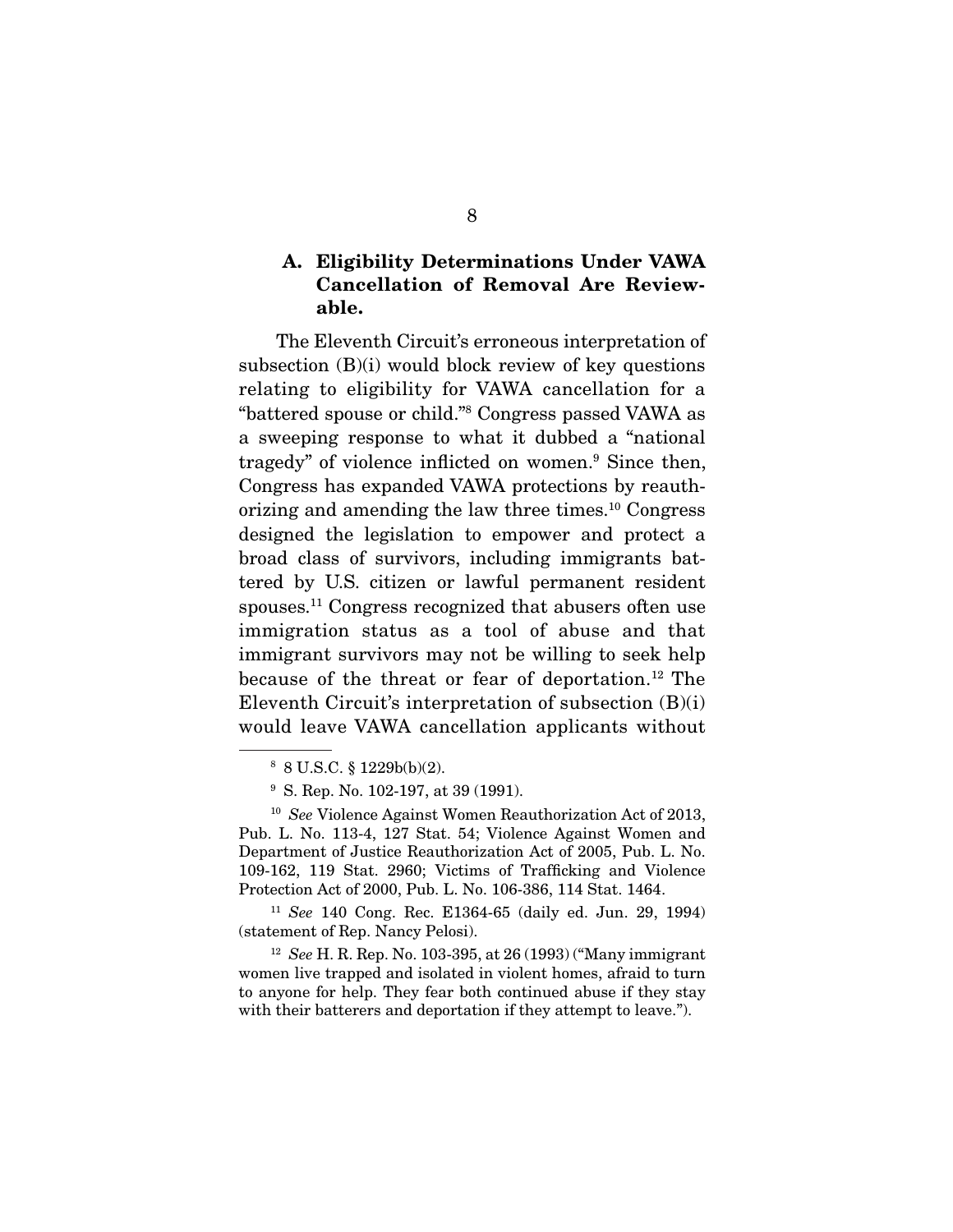recourse to judicial review of fundamental questions in their cases—a result at odds with Congressional intent to provide expansive protections for immigrant survivors of abuse. Congress did not intend for the Board of Immigration Appeals ("BIA") to have the final word on whether VAWA applicants have experienced a "battery" or "extreme cruelty" or would suffer "extreme hardship."

 Maria Lopez-Birrueta's case illustrates how a court of appeals is authorized to step in to correct an agency mistake regarding eligibility for VAWA cancellation.13 Ms. Lopez-Birrueta came to the United States from Mexico in 1994, at the age of 14. Shortly after her arrival, when she was still 14, she met Gill Campos, a 36-year-old lawful permanent resident. Campos started a sexual relationship with her. Ms. Lopez-Birrueta had her first child with Campos when she was 16 and her second when she was 18. Campos abused both Ms. Lopez-Birrueta and their children. He "repeatedly threatened [her], insulted her, prohibited her from talking with others, acted aggressively toward her, and threatened to alert immigration officials if [she] disobeyed his orders."14 Campos "was violent toward his children, yelled at them, and often took them for rides in his car when he was drunk."15 Several times a week, he struck his young children with sticks, leaving them with red welts. The immigration judge

<sup>&</sup>lt;sup>13</sup> The facts of Ms. Lopez-Birrueta's case are detailed in *Lopez-Birrueta v. Holder*, 633 F.3d 1211 (9th Cir. 2011).

<sup>14</sup> *Id.* at 1213.

<sup>15</sup> *Id.*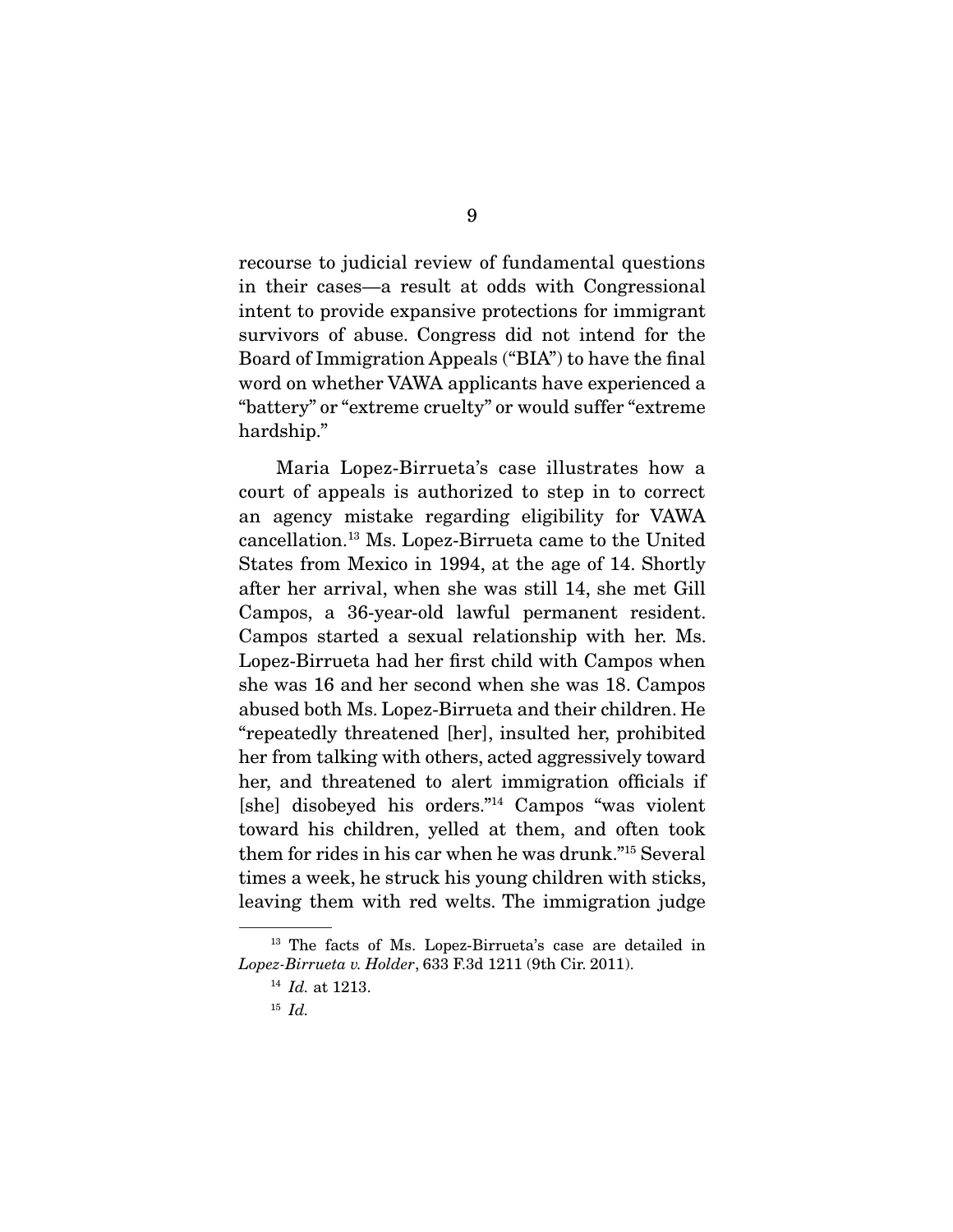found Ms. Lopez-Birrueta credible regarding the abuse but held that the children had not been "battered" or subject to "extreme cruelty" because the violence was not sufficiently "heightened."16 The BIA affirmed the judge's decision, and Ms. Lopez-Birrueta filed a petition for review with the Ninth Circuit. The court analyzed the regulatory definition of "battery" to reject the agency's requirement of "heightened" violence and reviewed whether the agency's finding was supported by substantial evidence.<sup>17</sup> The court ruled that the facts "compelled" the conclusion that the abuse qualified as a "battery," making Ms. Lopez-Birrueta eligible for VAWA cancellation as the parent of a battered child.18

 Other VAWA applicants have not been as fortunate. Graciela Perales-Cumpean had her VAWA case incorrectly dismissed from the circuit court for lack of jurisdiction under subsection  $(B)(i).^{19}$  Ms. Perales-Cumpean came to the United States from Mexico in June 1990. In April 1997, she married Derwood Shaffer, a U.S. citizen. Thereafter, Shaffer began drinking heavily. He also began forcing himself sexually on

<sup>16</sup> *Id*. at 1216.

<sup>17</sup> *Id*.

<sup>18</sup> *Id*.

<sup>&</sup>lt;sup>19</sup> The facts of Ms. Perales-Cumpean's case are detailed in *Perales-Cumpean v. Gonzales*, 429 F.3d 977 (10th Cir. 2005); Oral Decision of the Immigration Judge, *In the Matter of Graciela Perales-Cumpean* (Utah Imm. Ct. Nov. 3, 1999) (on file with counsel), and Brief of the Respondent to Board of Immigration Appeals, *In the Matter of Graciela Perales-Cumpean* (Utah Imm. Ct. Nov. 3, 1999) (on file with counsel).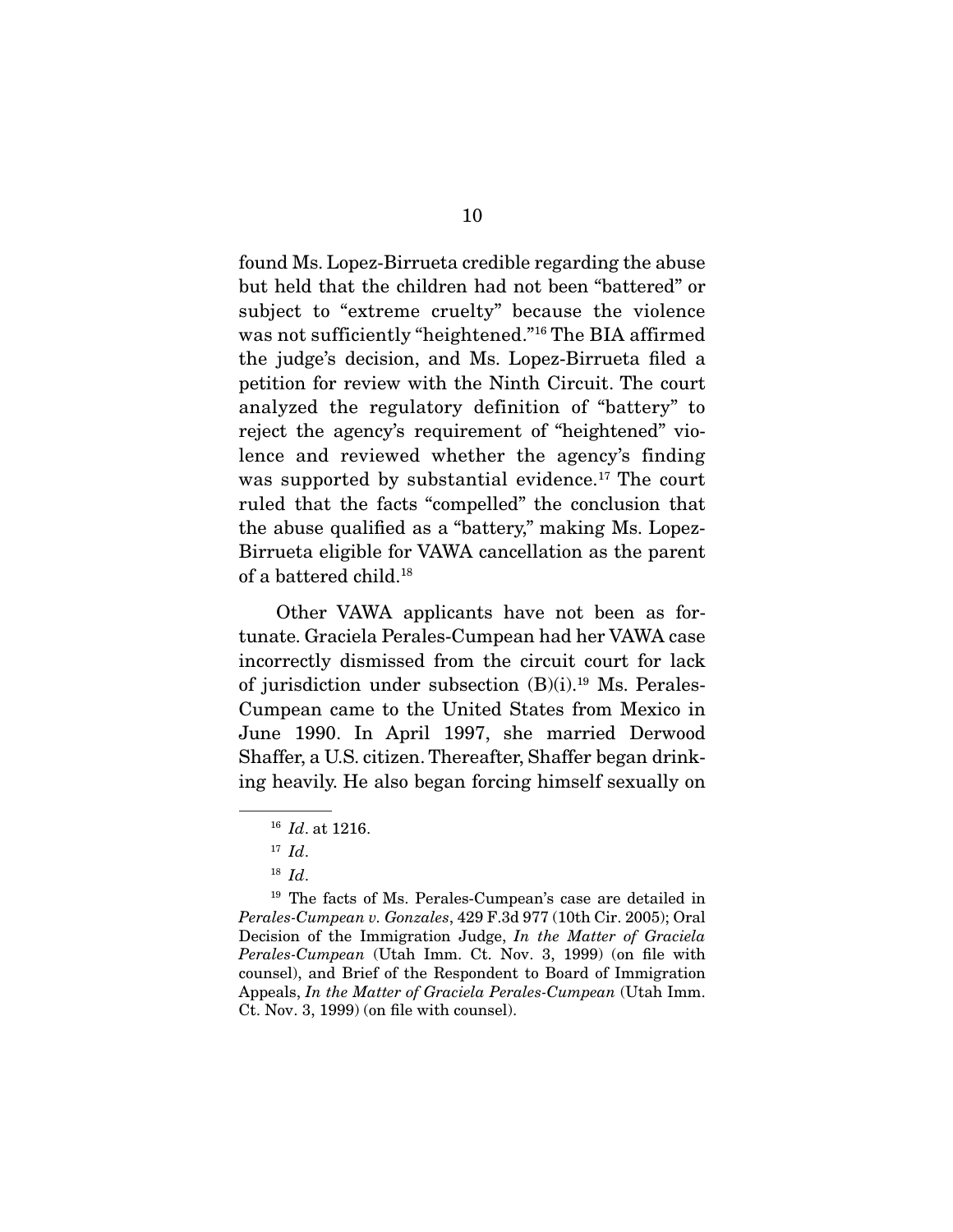Ms. Perales-Cumpean. When she resisted, he yelled at her and accused her of sleeping with other men. He called her "prostitute" and "bitch" in front of friends.<sup>20</sup> Ms. Perales-Cumpean moved out of the marital home and started attending counseling to cope with her experiences of abuse. She later started her own cleaning business.

 In December 1997, immigration officials started the process to deport Ms. Perales-Cumpean, and she filed for VAWA cancellation. In court, Ms. Perales-Cumpean's upstairs neighbor testified that Shaffer was jealous, frequently degraded Ms. Perales-Cumpean in front of others, and forbade her from having contact with male friends. When Ms. Perales-Cumpean was asked whether her husband ever forced her to have sex against her will, she stated that it happened a few times. After the immigration judge defined "rape," Ms. Perales-Cumpean stated that her husband raped her "two or three times a week."21

 The immigration judge denied Ms. Perales-Cumpean's case, finding that the verbal humiliation was not extreme cruelty and that Ms. Perales-Cumpean "came up with another story" about the marital rape, making her not credible.<sup>22</sup> Ms. Perales-Cumpean appealed to the BIA, which upheld the decision. She sought review before the Tenth Circuit,

<sup>20</sup> Oral Decision of the Immigration Judge, *supra* note 19, at 3.

 $21$  Brief of the Respondent to Board of Immigration Appeals, *supra* note 19, at 12 (citing to Trial Transcript at 45).

<sup>22</sup> Oral Decision of the Immigration Judge, *supra* note 19, at 7.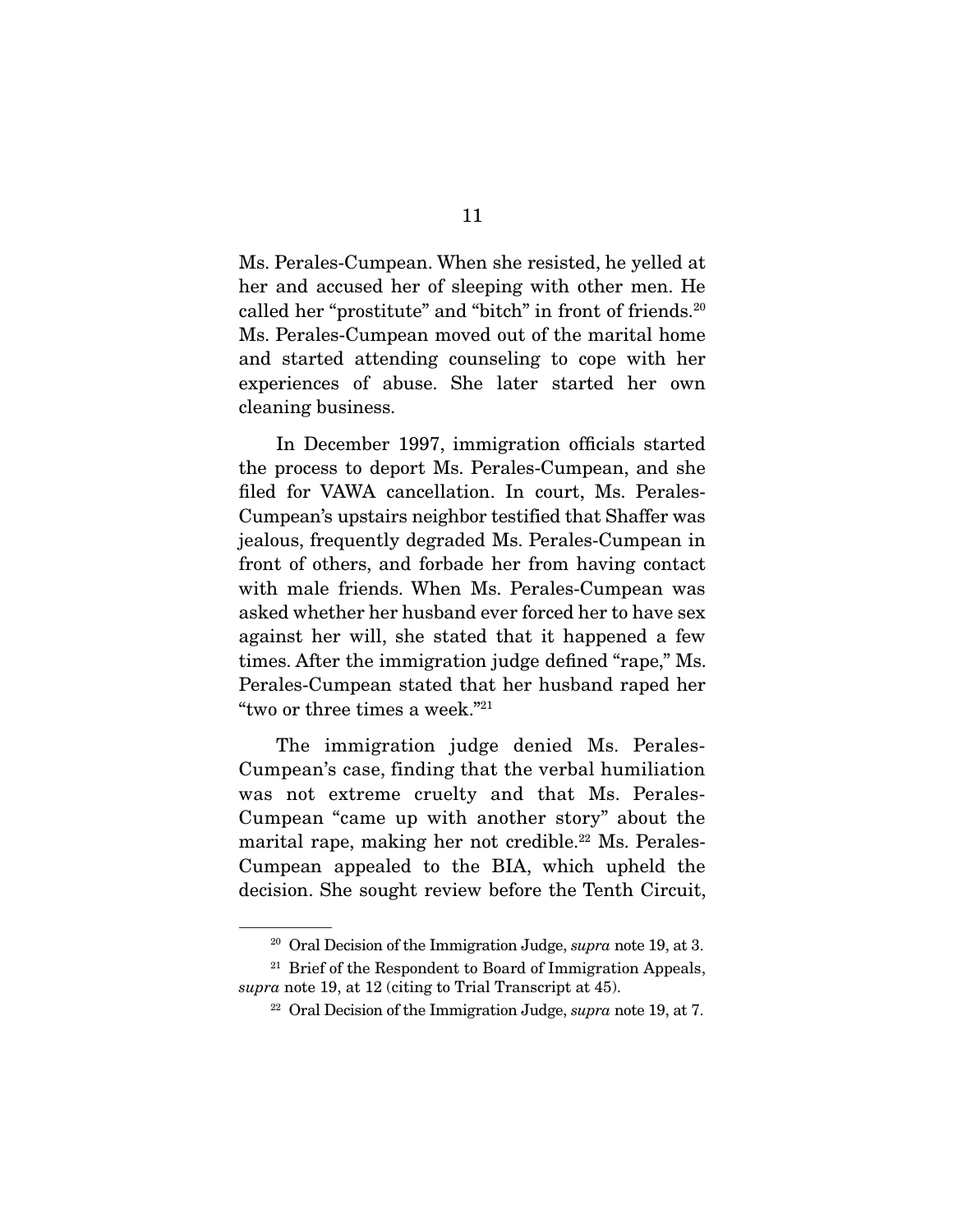but the court incorrectly interpreted the scope of subsection (B)(i) to prohibit review of whether she met the eligibility requirement of abuse. $23$ 

 Elina Erazo Alvarez was also denied judicial review of her VAWA cancellation case.<sup>24</sup> A Honduran citizen, Ms. Erazo Alvarez fled to the United States to escape repeated sexual abuse by her step-grandfather. Once here, she lived with her father, who abused her by whipping her regularly with a belt. When she left his home, he continued to threaten her. Immigration officials put her in removal proceedings, and she applied for VAWA cancellation. The immigration judge found that she was not eligible for relief because she had not established that she had been battered or subjected to extreme cruelty. In so ruling, the judge stated that Ms. Erazo Alvarez was not a credible witness and disregarded affidavits from three witnesses corroborating the abuse because they were not notarized. Ms. Erazo Alvarez filed a motion to reopen and reconsider with the judge as well as an appeal to the BIA. The judge denied the motions, and the BIA upheld the judge's decision. Ms. Erazo Alvarez filed a petition for review with the Fourth Circuit, which issued a summary order dismissing for lack of jurisdiction, citing to subsection  $(B)(i)$ .<sup>25</sup> As a result, no

<sup>23</sup> *Perales-Cumpean*, 429 F.3d at 981-82.

<sup>24</sup> The facts of Ms. Erazo Alvarez's case are detailed in *Erazo Alvarez v. Garland*, 850 F. App'x 846 (4th Cir. 2021) and Brief of Appellant, *Erazo Alvarez v. Garland*, 850 F. App'x 846 (4th Cir. 2021) (No. 20-1818) (on file with counsel).

<sup>25</sup> *Erazo Alvarez*, 850 F. App'x at 847.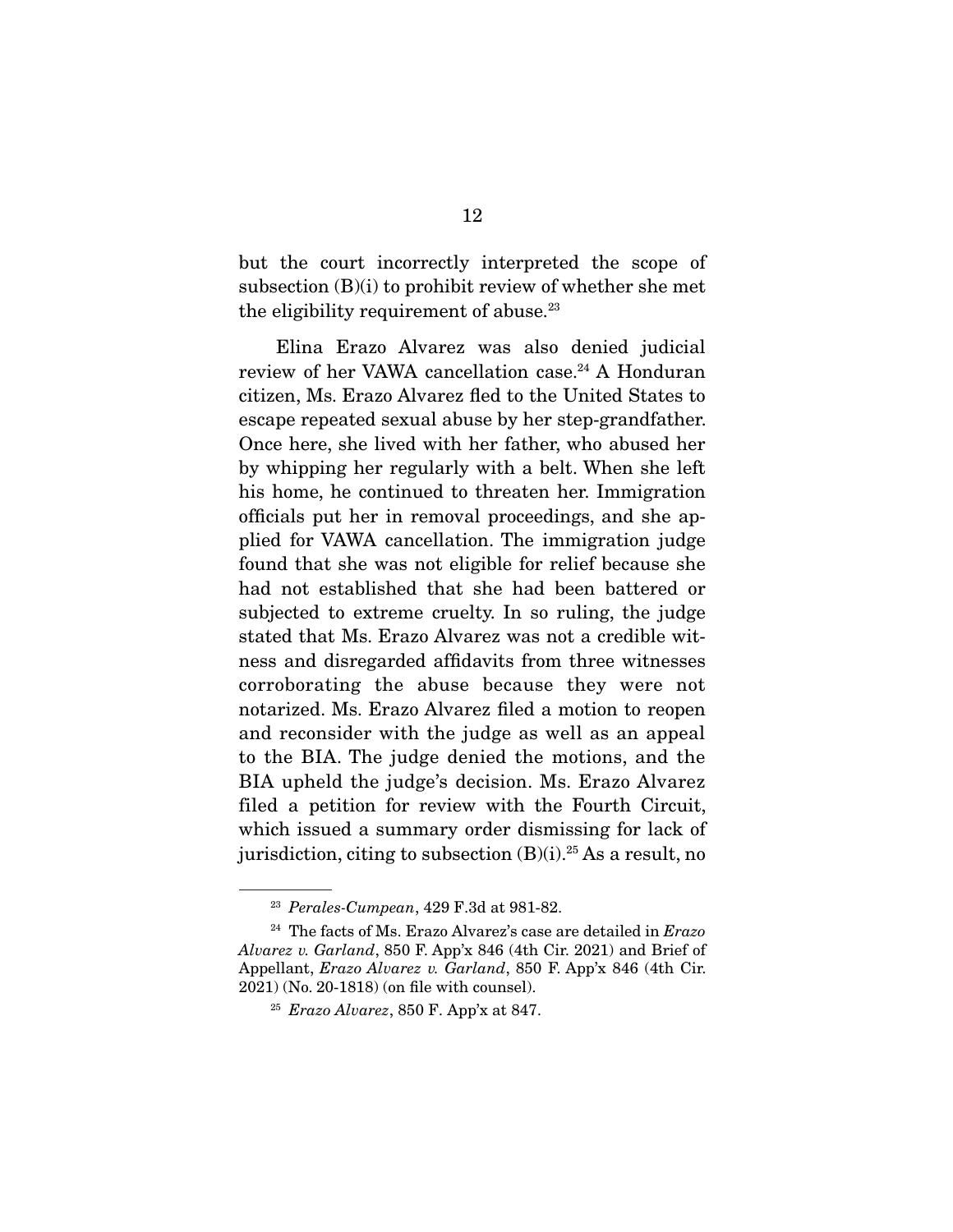federal court has been able to review Ms. Erazo-Alvarez's challenge to the agency's finding that she failed to establish she was subject to extreme cruelty or battery. Other courts have refused to review similar questions. *See*, *e.g.*, *Hamilton v. Holder*, 680 F.3d 1024 (8th Cir. 2012) (no jurisdiction to review agency's denial of VAWA cancellation case of Kenyan woman raped by her husband).

 As the above cases illustrate, it is crucial for federal courts to retain review over threshold eligibility determinations for VAWA cancellation of removal.

## **B. Courts Have Jurisdiction Over Physical Presence and Good Moral Character Questions.**

 Courts also have jurisdiction to review questions regarding physical presence and good moral character, both eligibility requirements for 10-year and VAWA cancellation of removal. *See* 8 U.S.C. §§ 1229b(b)(1)(A)- (B); 8 U.S.C. §§ 1229b(b)(2)(A)(ii)-(iii). In deciding whether an applicant has satisfied these requirements, the immigration judge must often make factual determinations based on the evidence. For example, a judge might determine the date a person entered the United States for purpose of continuous physical presence; or whether an applicant gambles illegally and the extent of their gambling income, for the purpose of the statutory bars to showing good moral character. *See* 8 U.S.C. § 1101(f )(4).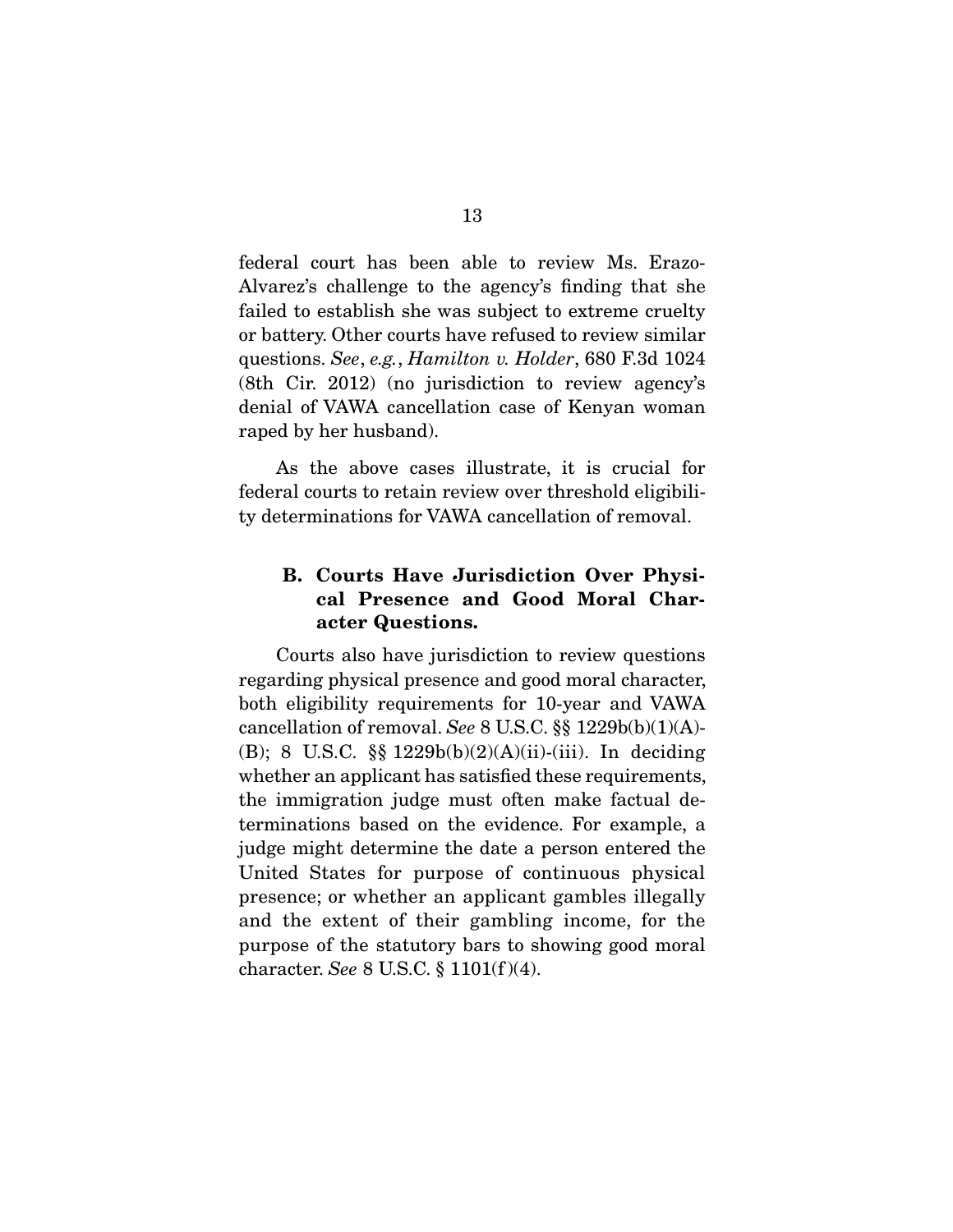When courts reverse the BIA's rulings on whether an applicant qualifies to apply for nonLPR cancellation of removal, they illustrate the importance of judicial review as a backstop against agency errors. For example, Floritulia Peralta Gandarilla, an applicant for 10-year cancellation, entered the United States in January 1988.26 She raised her two children—U.S. citizens ages 8 and 15—on her own, with no child support from their fathers. The father of Richard, her oldest child, was abusive. One of the reasons Ms. Peralta Gandarilla feared deportation was that Richard's father had returned to Mexico, and she worried that he might harm her or her children. At Ms. Peralta Gandarilla's removal hearing, an issue arose regarding whether she had been physically present in the United States for 10 years prior to February 27, 1998, the date that immigration officials served her with a notice to appear. The notice to appear correctly alleged that she had entered the United States in January 1988, and Ms. Peralta Gandarilla testified to this date of entry at the hearing. She also filed with the court a letter from her employer stating "that payroll records indicated that she was a permanent employee and started work in California on February 18, 1988."27 And she submitted evidence that she had filed taxes in 1988 and that her son Richard was born in the United States

<sup>26</sup> The facts of Ms. Peralta Gandarilla's case are detailed in *Peralta Gandarilla v. Gonzales*, 233 F. App'x 670 (9th Cir. 2007) and Petitioner's Opening Brief in Support of Appeal, *Peralta Gandarilla v. Gonzalez*, 233 F. App'x 670 (9th Cir. 2007) (No. 05- 74351), 2005 WL 4586430.

<sup>27</sup> *Peralta Gandarilla*, 233 F. App'x at 671.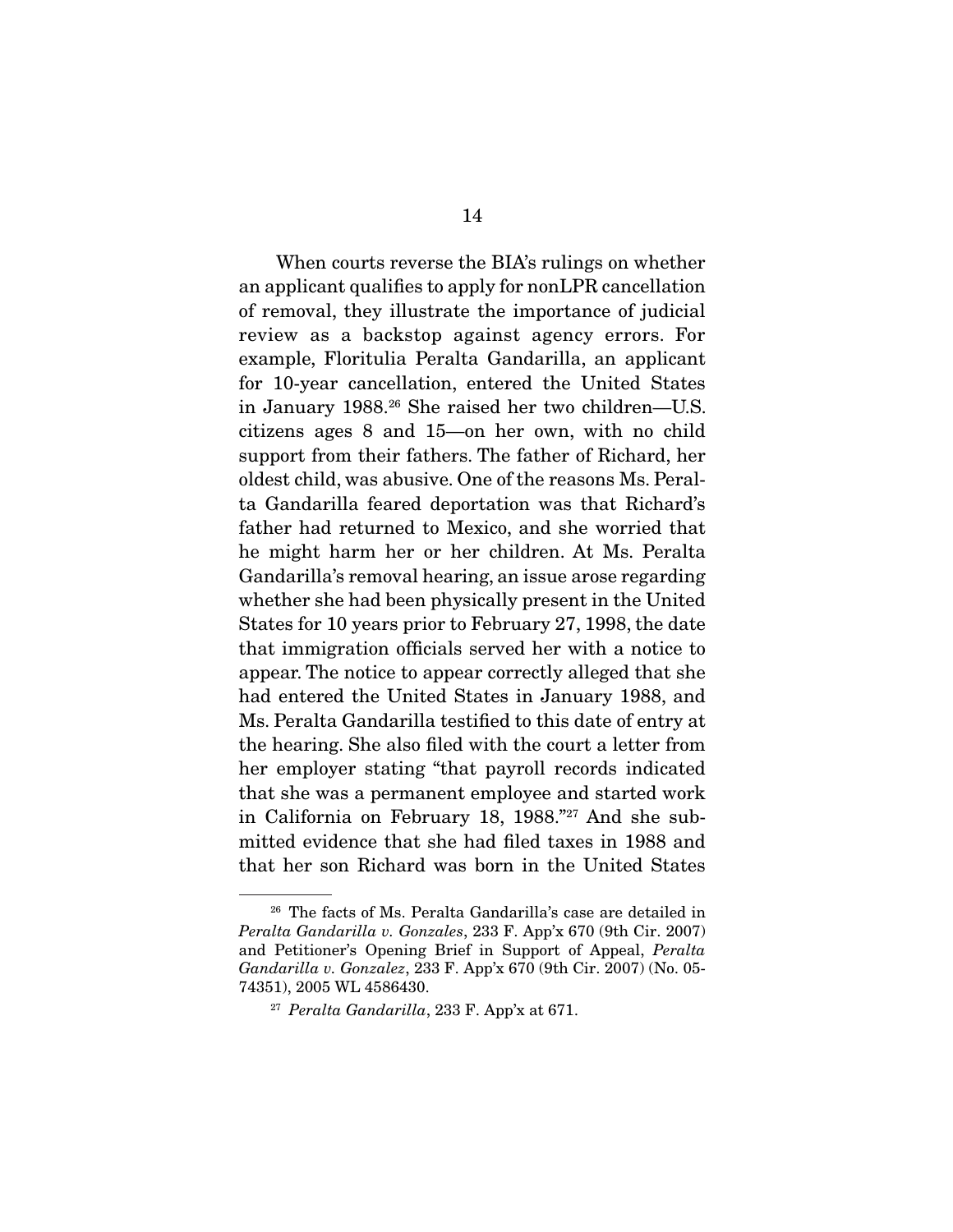that same year. Nonetheless, the immigration judge denied Ms. Peralta Gandarilla's application on the ground that she had failed to establish the required physical presence, and the BIA upheld the determination. Ms. Peralta Gandarilla filed a petition for review with the Ninth Circuit. The court found it had jurisdiction over the eligibility determination relating to physical presence and reversed.28 Had the court followed the Eleventh Circuit's interpretation of subsection (B)(i), Ms. Peralta Gandarilla would have had no recourse to challenge the erroneous agency finding.

 Antonio Romano-Varian also successfully challenged the denial of his application for 10-year cancellation of removal for failure to show the requisite physical presence.29 Mr. Romano-Varian came to the United States from Mexico on September 4, 1989 and never departed. He soon met Santa Canete, and they had three children, all born in New Jersey. On June 12, 2002, immigration officials served Mr. Romano-Varian with a notice to appear, and he applied for cancellation of removal. At the time of Mr. Romano-Varian's court hearing, his daughter Wendy was age 10, his daughter Denise was age 9, and his son Edwin was age 5. Wendy suffered from a speech disorder and was undergoing

<sup>28</sup> *Id*.

<sup>29</sup> The facts of Mr. Romano-Varian's case are detailed in *Romano-Varian v. Att'y Gen.*, 155 F. App'x 620 (3d Cir. 2005) and Brief and Appendix Volume I on Behalf of Petitioner, *Romano-Varian v. Att'y Gen.*, 155 F. App'x 620 (3d Cir. 2005) (No. 04-3208), 2005 WL 4862528.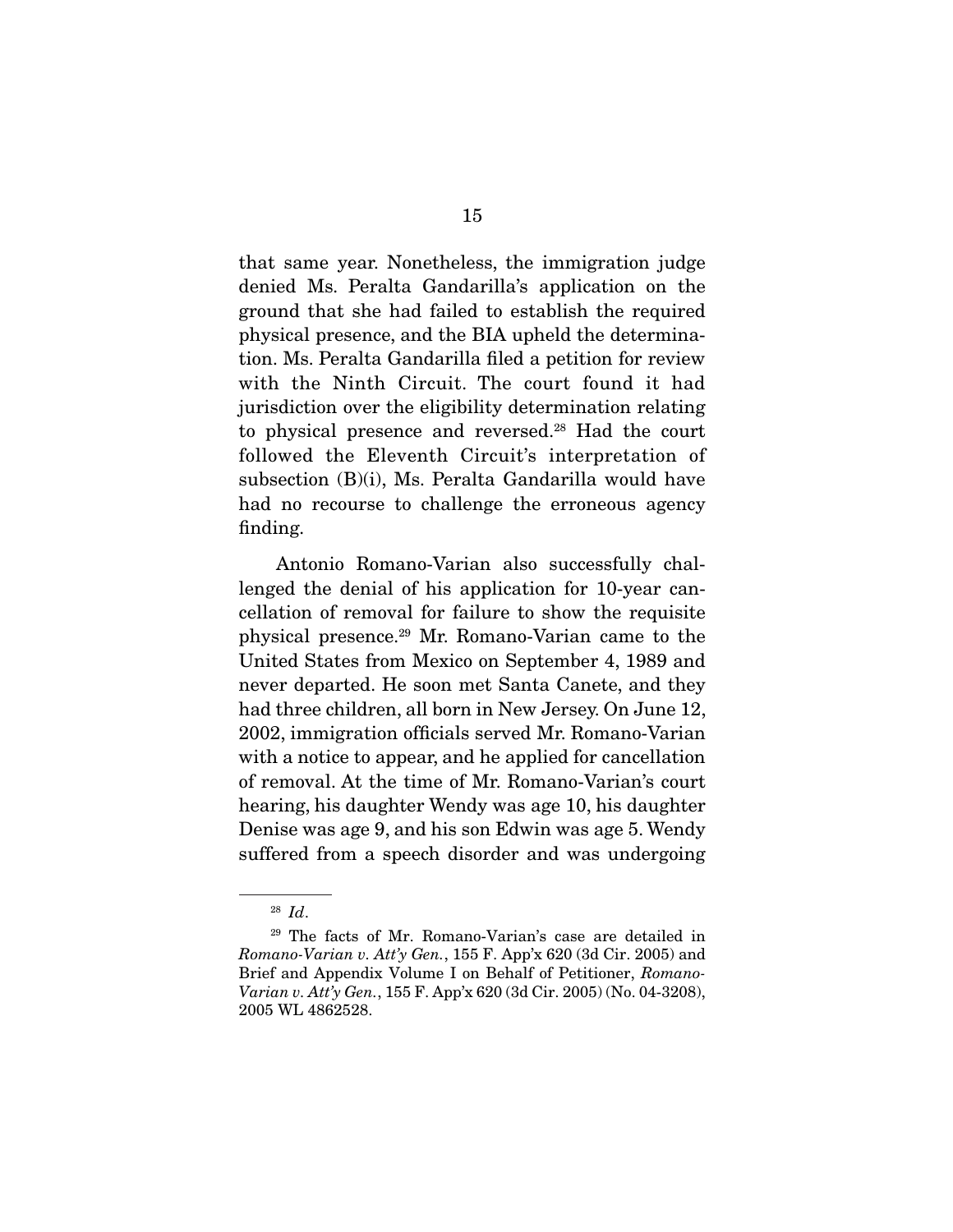speech therapy. Edwin had been diagnosed with acute anxiety disorder and had significant oral health problems that could pose "great health risks" if left untreated.30 Mr. Romano-Varian submitted a letter from his New Jersey employer, Pierson Industries, stating that he had been employed since September 1989, when he had entered the country. Mr. Romano-Varian and three additional witnesses testified about his physical presence in the United States. The immigration judge found Mr. Romano-Varian and his witnesses truthful but nonetheless denied relief, finding that Mr. Romano-Varian had not met his burden of establishing ten years of physical presence because his employer was not present in court and the employer's letter was not notarized. After the BIA affirmed the judge's decision, Mr. Romano-Varian filed a petition for review with the Third Circuit. The court reversed the BIA's finding on physical presence and remanded for a new hearing, stating that "[b]ased on the [immigration judge's] own view that Mr. Romano's witnesses testified truthfully, the letter from Mr. Romano's employer, and the common-sense assumption that Mr. Romano did not arrive in the United States on the day of his first child's conception" the judge's denial was neither reasonable nor supported by substantial evidence.<sup>31</sup> Other courts have also reversed the agency's physical presence findings. *See*, *e.g.*, *Meyers v. Sessions*, 904 F.3d 1101 (9th Cir. 2018);

<sup>30</sup> Brief and Appendix Volume I on Behalf of Petitioner, *supra* note 29, at 5.

<sup>31</sup> *Romano-Varian*, 155 F. App'x at 624.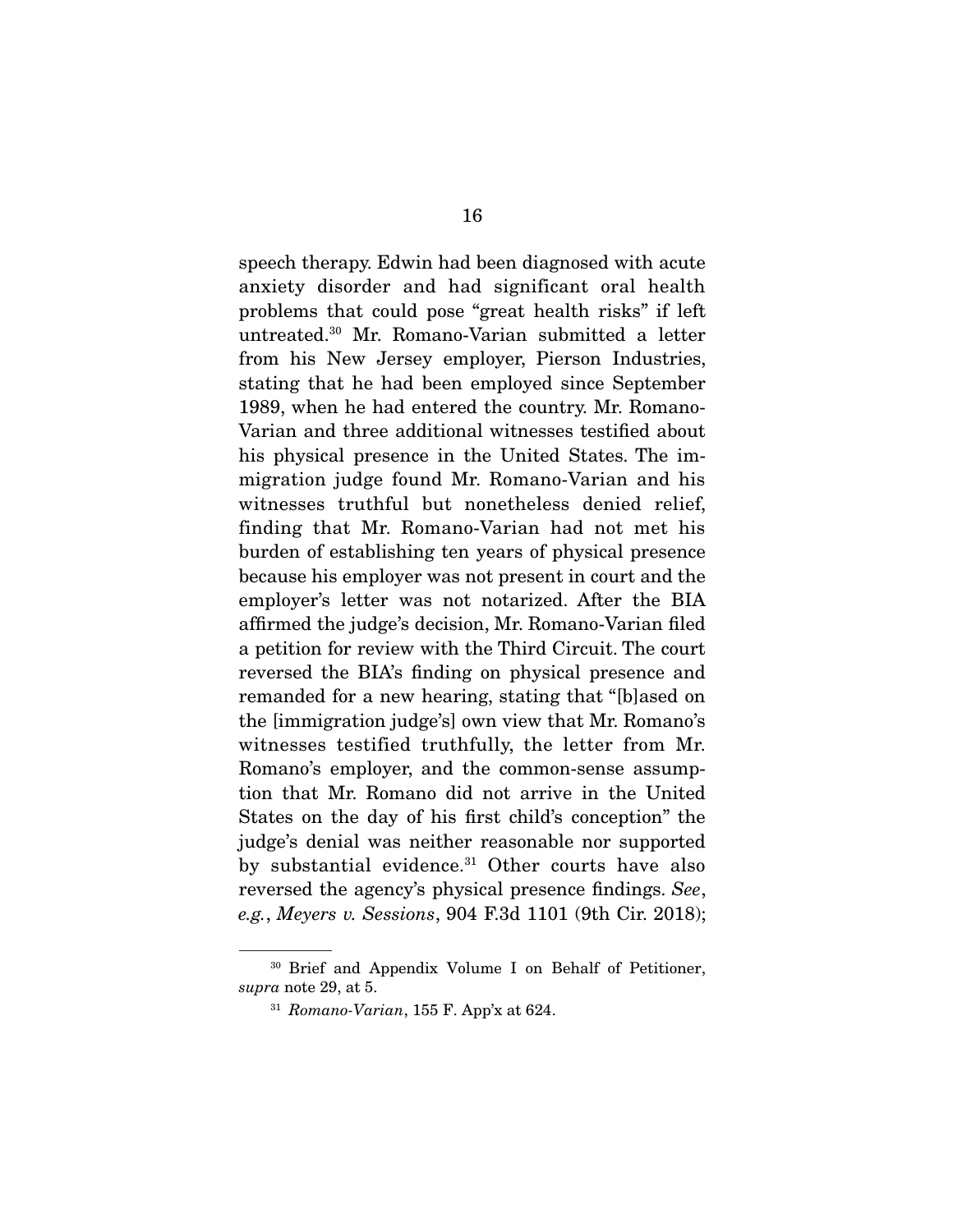*Ortega-Guillen v. Holder*, 315 F. App'x 619 (9th Cir. 2009); *Diaz v. Mukasey*, 280 F. App'x 643 (9th Cir. 2008); *Luna v. Mukasey*, 279 F. App'x 487 (9th Cir. 2008); *Galaz v. Gonzales*, 176 F. App'x 822 (9th Cir. 2006).

 Important questions relating to the "good moral character" requirement also require review.32 Manuel Martinez came to the United States from his home country of Mexico in February 1987.33 He left for a period of two and half months in 1988 and then returned on a temporary visa. Since his last entry in 1988, he has lived in the United States and worked to support his family. He was the sole caregiver to his two U.S.-born children, born in 1991 and 1993. At the time of the hearing, one of his children had a cleft palate, which required two surgeries, and would require more in the future. He filed his income tax returns every year since 1989, earned certificates for improving his computer and English skills, and volunteered in his community. Mr. Martinez had no criminal record. At his hearing, the U.S. Immigration and Customs Enforcement ("ICE") attorney acknowledged that there was "no issue with regard to the 10 years and the good moral character."34 Despite ICE's concession and

<sup>32</sup> 8 U.S.C. § 1229b(b)(1)(B).

<sup>33</sup> The facts of Mr. Martinez's case are detailed in *Martinez v. Ashcroft*, 114 F. App'x 313 (9th Cir. 2004) and Opening Brief of Petitioner, *Martinez v. Ashcroft*, 114 F. App'x 313 (9th Cir. 2004) (No. 02-73265), 2004 WL 1125458.

<sup>34</sup> Opening Brief of Petitioner, *supra* note 33, at 6-7 (internal citation omitted).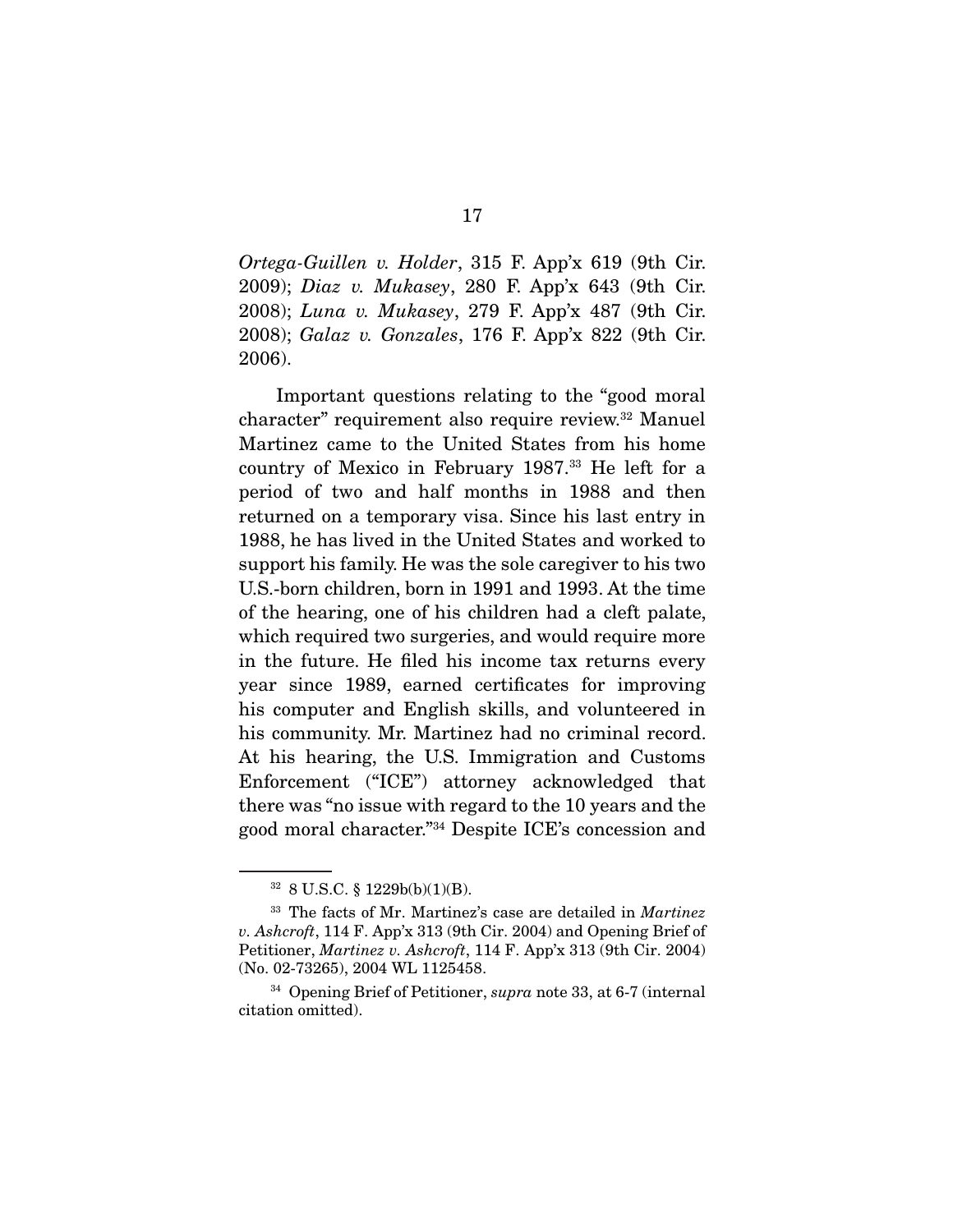Mr. Martinez's stellar record, the immigration judge determined that Mr. Martinez lacked good moral character. The judge cited an alleged inconsistency in the record regarding Mr. Martinez's physical presence to find that he had not been truthful about having been in the country for the necessary ten years. The BIA upheld the judge's decision. But the Ninth Circuit reversed, finding that the negative credibility finding was not supported by substantial evidence.<sup>35</sup>

 Martin Gonzalez-Maldonado also successfully challenged the finding that he was ineligible for cancellation as lacking good moral character.36 Mr. Gonzalez-Maldonado came to the United States in 1989 at the age of 14. In 2001, he met with an attorney in California in an attempt to file for lawful status. His attorney helped him fill out an application for asylum and advised him to use his office's address in California, even though Mr. Gonzalez-Maldonado was living in New Mexico at the time. The asylum office denied his application and ICE started removal proceedings. Mr. Gonzalez-Maldonado sought cancellation of removal. The immigration judge said he was "favorably impressed" with Mr. Gonzalez-Maldonado, as he was a nationally recognized employee of the Marriott Corporation and had worked hard to support his family.<sup>37</sup> But the judge ruled that Mr. Gonzalez-Maldonado was ineligible for cancellation, finding that

<sup>35</sup> *Martinez*, 114 F. App'x at 315.

<sup>36</sup> The facts of Mr. Gonzalez-Maldonado's case are detailed in *Gonzalez-Maldonado v. Gonzales*, 487 F.3d 975 (5th Cir. 2007).

<sup>37</sup> *Id*. at 978.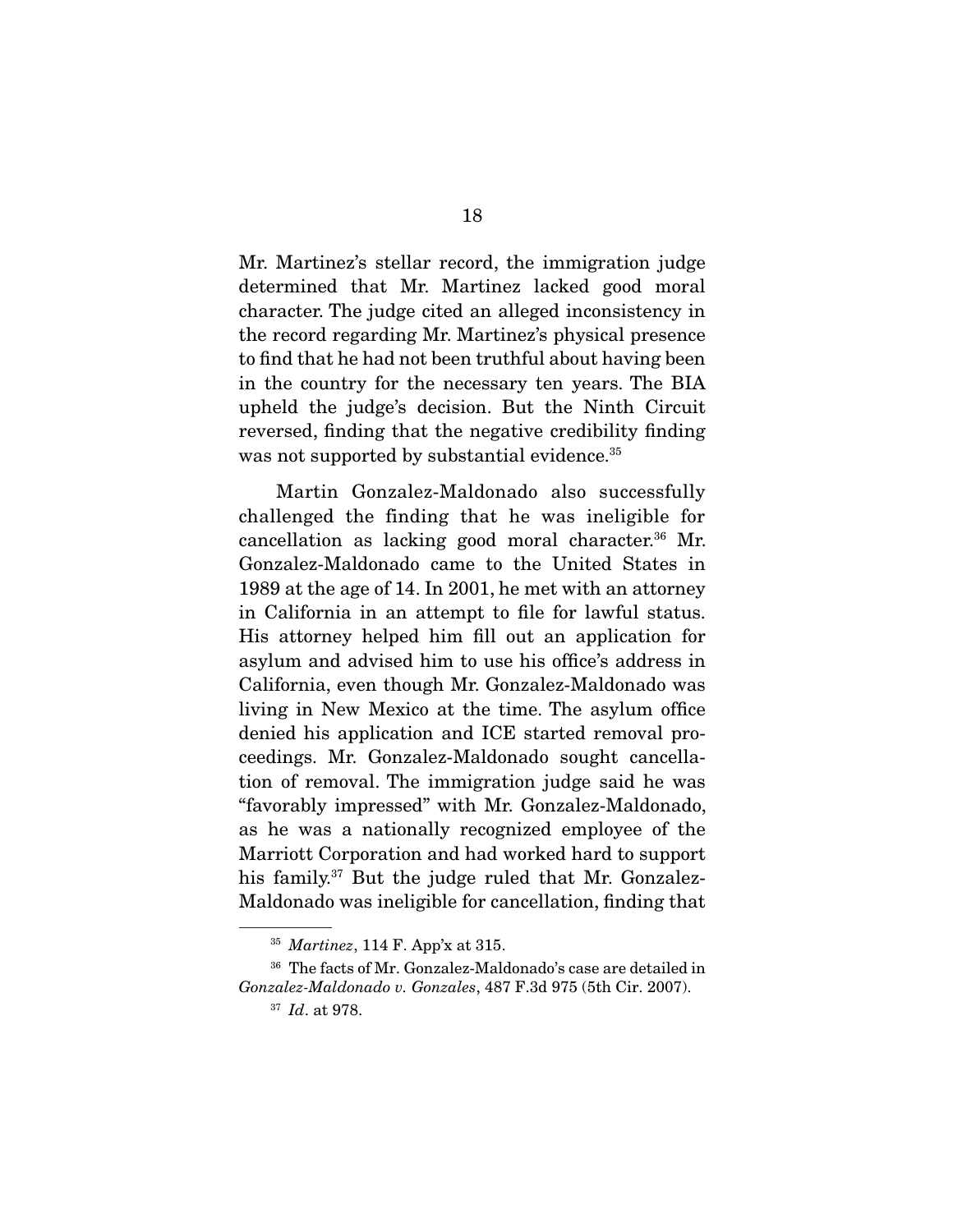he had given false testimony about his address to the asylum officer.<sup>38</sup> The BIA affirmed the denial. Mr. Gonzalez-Maldonado filed a petition for review with the Fifth Circuit. The court reversed the agency's finding regarding good moral character, ruling that the evidence compelled the conclusion that Mr. Gonzalez-Maldonado had not provided false testimony regarding where he lived for the purpose of obtaining an immigration benefit but rather for the convenience of his lawyer.<sup>39</sup> The Eleventh Circuit's interpretation of subsection (B)(i), however, would erroneously prevent other cancellation applicants from obtaining judicial review to challenge a negative good moral character finding.

### **C. Courts Have Jurisdiction Over Hardship Questions.**

 Courts also retain jurisdiction under subsection  $(B)(i)$  to review the threshold finding that an applicant for nonLPR cancellation of removal failed to prove hardship. But many cancellation applicants have been erroneously denied review. Steven Mkanyia and Juliana Nyasinga, natives of Tanzania and Kenya respectively, were a married couple with three U.S. citizen daughters between 3 and 13.40 Mr. Mkanyia

 $38$  Under 8 U.S.C. § 1101(f)(6) a person is barred from showing good moral character if they give false testimony for the purpose of obtaining an immigration benefit.

<sup>39</sup> *Gonzalez-Maldonado*, 487 F.3d at 978-79.

<sup>40</sup> The facts of Mr. Mkanyia and Ms. Nyasinga's case are detailed in *Mkanyia v. Gonzales*, 140 F. App'x 422 (3d Cir. 2005)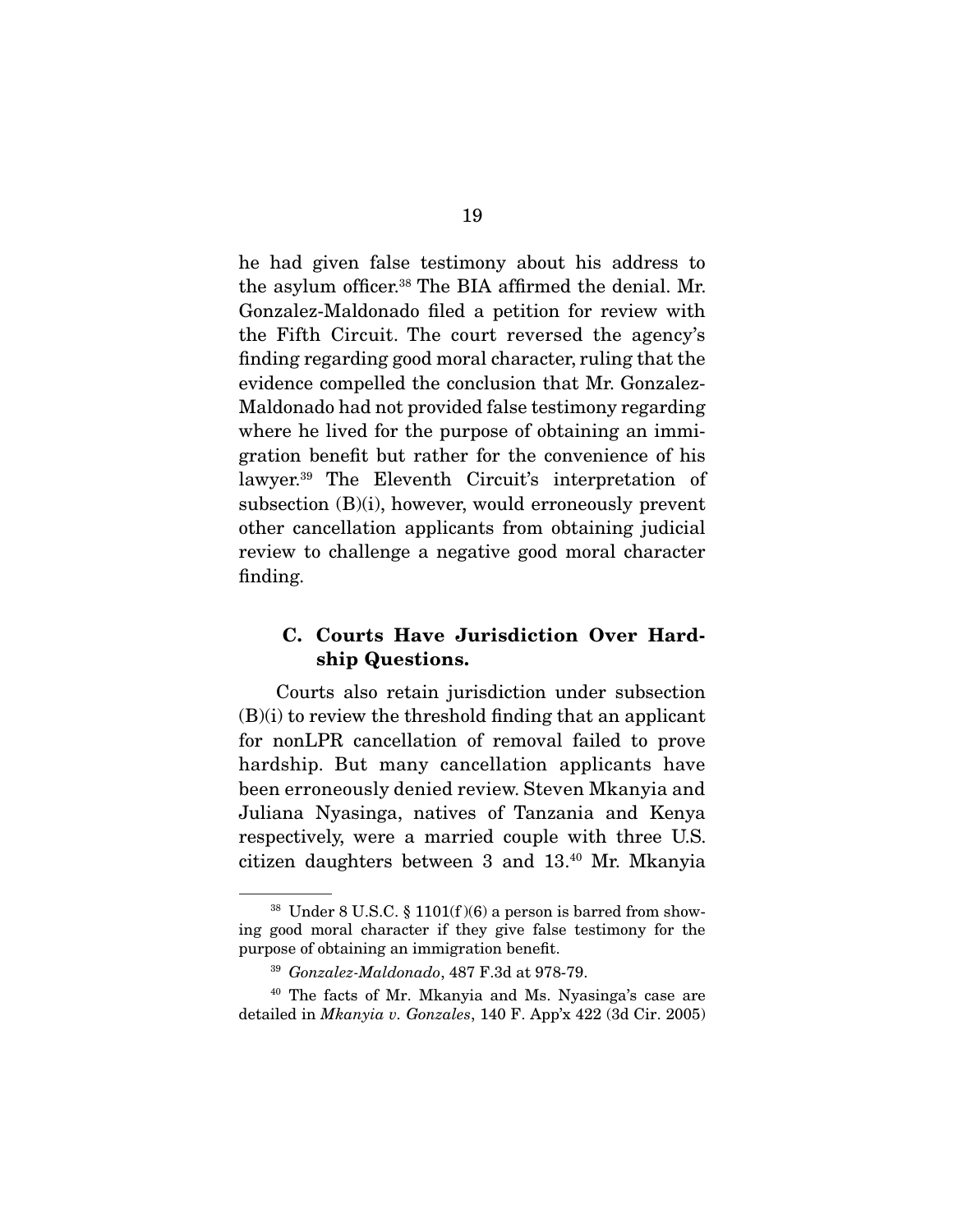entered the United States in 1988 on a visa, worked to support his family, and paid his taxes annually. Ms. Nyasinga entered the United States on a visa in 1986 and devoted herself to her children. At their 2002 merits hearing, the couple argued that their daughters would be forced to undergo female genital mutilation ("FGM"), a procedure Ms. Nyasinga herself suffered as a child in Kenya, if they were deported to their native countries. The immigration judge acknowledged documentary evidence that FGM was carried out in both countries. However, the judge determined the evidence was insufficient to demonstrate FGM would be performed on the children because Mr. Mkanyia and Ms. Nyasinga would not consent to it. The judge made this finding despite Ms. Nyasinga's testimony that the procedure was often carried out against the parents' wishes. Although the judge found the couple met three of the four eligibility requirements for cancellation of removal, the judge denied the application for failure to prove hardship. The BIA affirmed the decision. On petition for review, the Third Circuit refused to consider a challenge to factual findings relating to the hardship determination on the grounds that subsection  $(B)(i)$  stripped it of jurisdiction.<sup>41</sup>

 In another case, the reviewing court "much prefer[red]" the decision of the immigration judge granting cancellation but determined it could not uphold

and Brief and Appendix on Behalf of Petitioners-Appellants, *Mkanyia v. Gonzales*, 140 F. App'x 422 (3d Cir. 2005) (No. 04- 2094), 2004 WL 5247586.

<sup>41</sup> *Mkanyia*, 140 F. App'x at 424.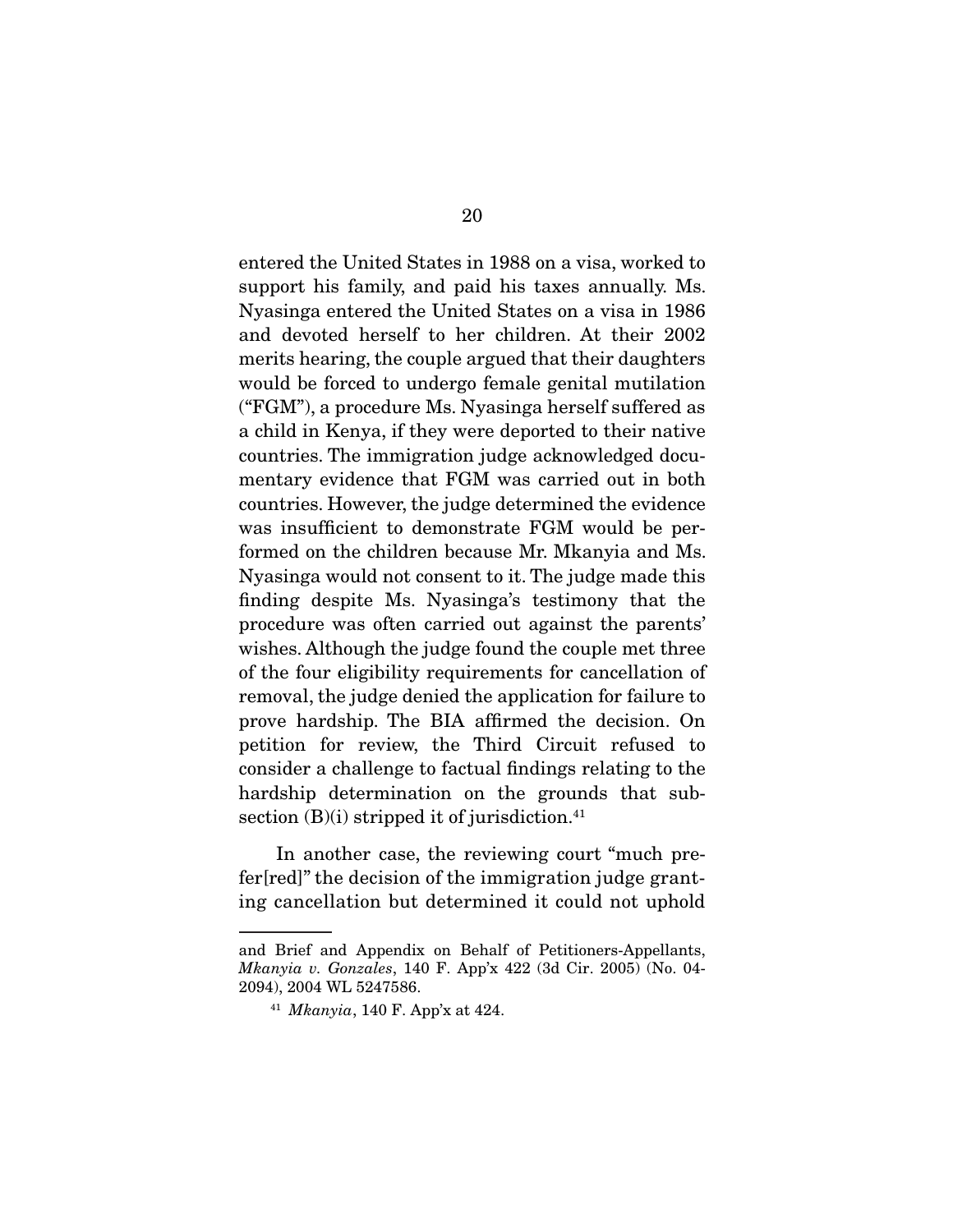the decision after the BIA reversed it, due to subsection (B)(i).<sup>42</sup> Gregorio Gurrola-Rosales was a Mexican citizen who entered the United States when he was 17 years old, obtained steady employment, and owned his own home.<sup>43</sup> The immigration judge found that Mr. Gurrola-Rosales' removal would work exceptional and extremely unusual hardship on his threeyear-old U.S. citizen daughter, who had already undergone 14 surgeries for a potentially life-threatening medical condition that caused recurrent growths in her larynx and obstructed her breathing. The judge also found that the child was at risk for diabetes and that she could not safely return to Mexico with her father and would suffer psychological and physiological hardship if she were separated from him. The judge granted relief, but DHS appealed, and the BIA reversed, finding that Mr. Gurrola-Rosales had not met the hardship standard. The BIA disagreed with the judge's factual findings concerning the severity of the child's illness, the psychological harm she would endure if her father were deported, and the risk that she would develop diabetes. Mr. Gurrola-Rosales filed a petition for review with the Seventh Circuit. Although it dismissed the petition for lack of jurisdiction, the court indicated that it disagreed with the BIA's decision, stating that its "[f ]inding that we

<sup>42</sup> *Gurrola-Rosales v. Holder*, 351 F. App'x 98, 101 n.2 (7th Cir. 2009).

<sup>43</sup> The facts of Mr. Gurrola-Rosales' case are detailed in *Gurrola-Rosales v. Holder*, 351 F. App'x 98 (7th Cir. 2009) and Appellant's Opening Brief, *Gurrola-Rosales v. Holder*, 351 F. App'x 98 (7th Cir. 2009) (No. 09-1644) (on file with counsel).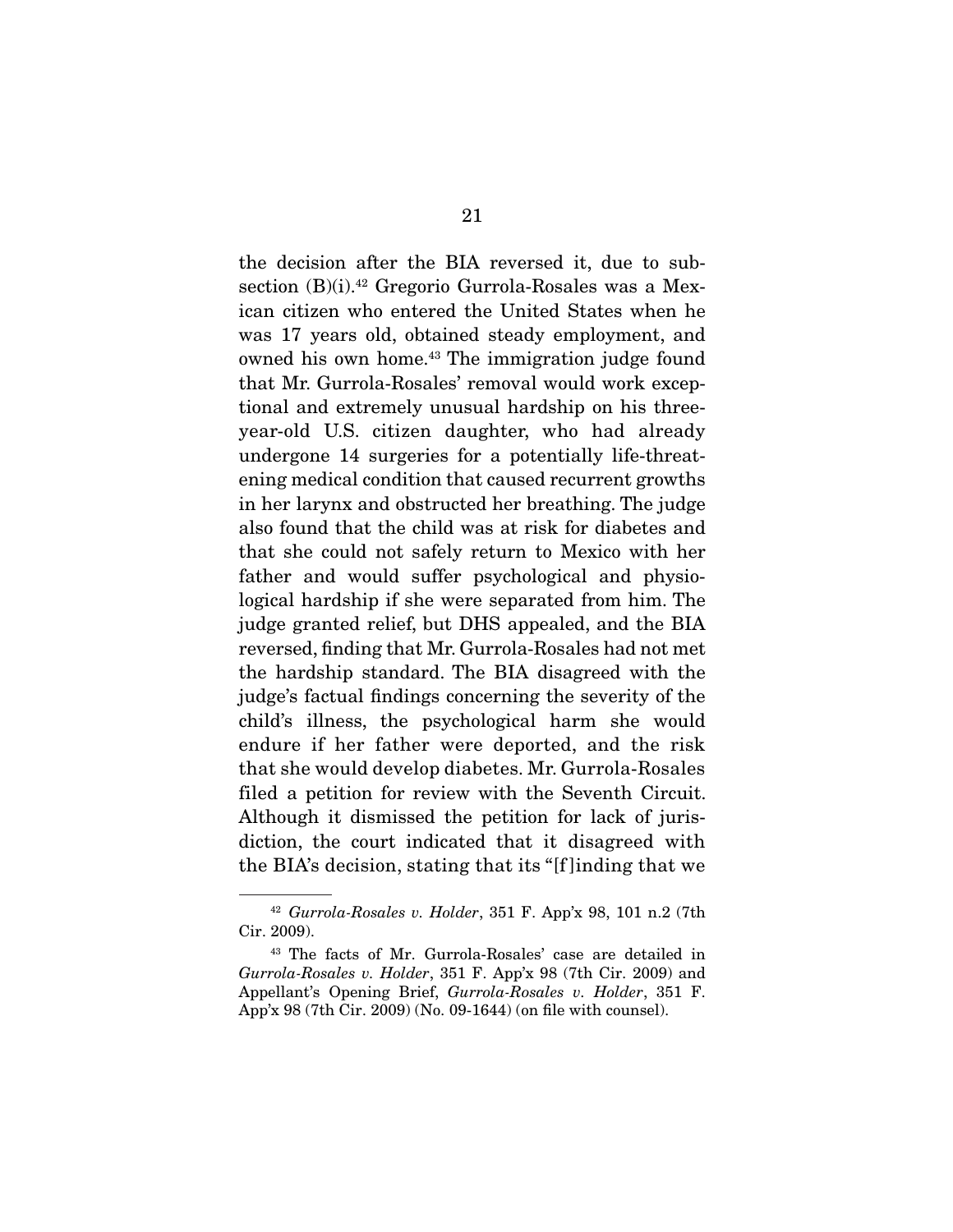lack jurisdiction to review the BIA's decision should not be confused with agreeing with that decision . . . [W]e much prefer the decision of Judge Brahos."44

 Aura Chavez-Vasquez was denied review of her cancellation application in another case of serious medical hardship.45 Ms. Chavez-Vasquez fled Guatemala in 1991 after masked men raped her and threatened to kill her. She had two children in the United States, Henry and Melvin. Henry was afflicted with asthma, prone to respiratory infections, and suffered from frequent high fevers and vomiting. Prior to Ms. Chavez-Vasquez's January 2006 cancellation hearing, she submitted medical records demonstrating that Henry required medical attention on 74 occasions between 2000 and 2005. But the judge found she had not satisfied the hardship requirement because she did not demonstrate that Henry's medical condition would go untreated in Guatemala, despite her submission of government reports describing poor health care resources in the country. Ms. Chavez-Vasquez appealed the decision to the BIA, challenging the conclusion that she had failed to show Henry could not obtain adequate medical care in Guatemala. After the BIA affirmed the IJ's decision, Ms. Chavez-Vasquez filed a petition for review with the Seventh Circuit. But the

<sup>44</sup> *Gurrola-Rosales*, 351 F. App'x at 101, 101 n.2.

<sup>45</sup> The facts of Ms. Chavez-Vasquez's case are detailed in *Chavez-Vasquez v. Mukasey*, 548 F.3d 1115 (7th Cir. 2008).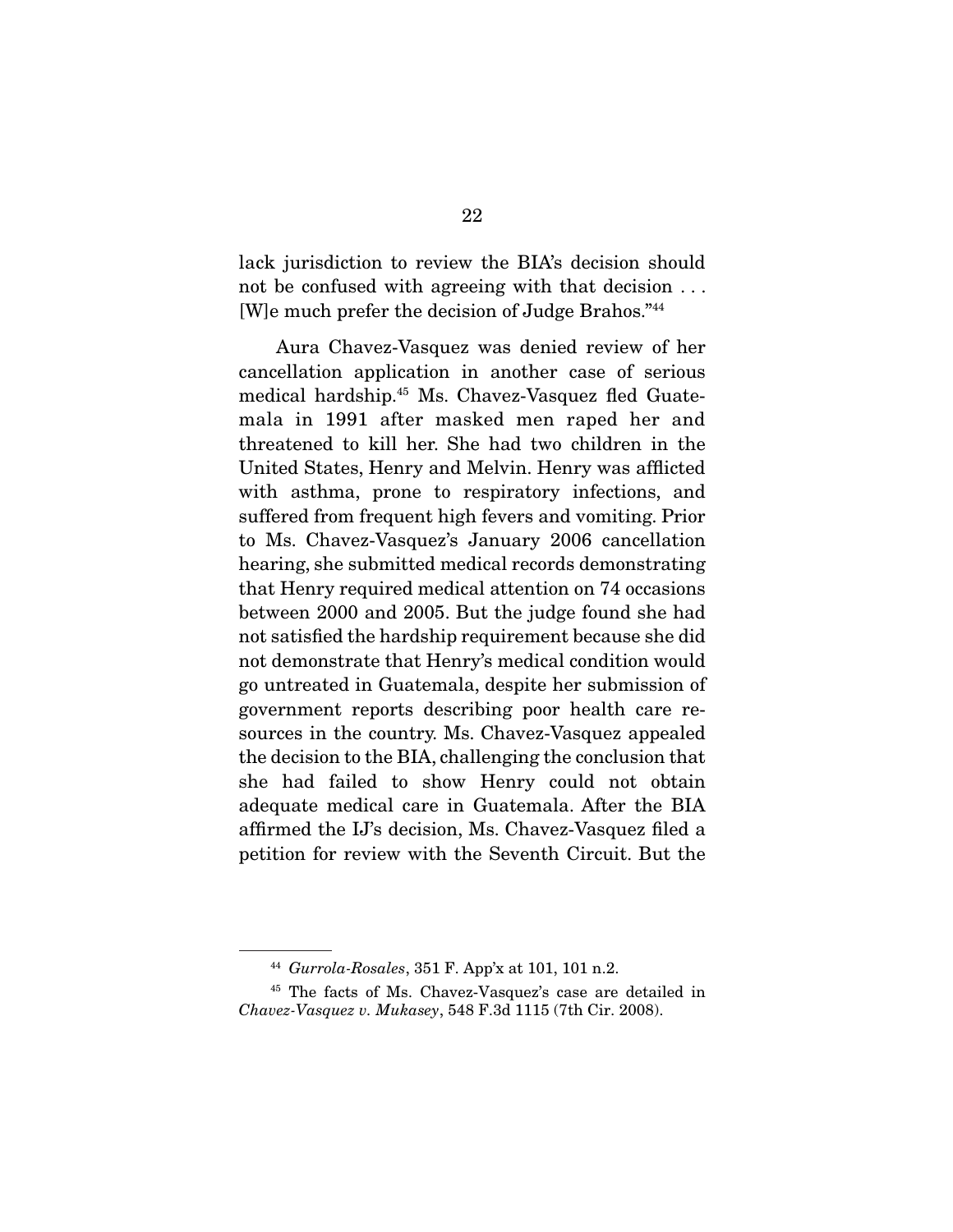court dismissed her case on the grounds that it lacked jurisdiction under subsection  $(B)(i).46$ 

 The cases of Mr. Mkanyia, Ms. Nyasinga, Mr. Gurrola-Rosales, and Ms. Chavez-Vasquez demonstrate how vital it is that review over eligibility requirements for discretionary relief be preserved.

### **III. UNDER THE ELEVENTH CIRCUIT'S ER-RONEOUS INTERPRETATION, QUESTIONS OF LAW WOULD NOT BE REVIEWABLE IN DISTRICT COURTS.**

 The Eleventh Circuit's erroneous interpretation of subsection (B)(i) has especially devastating effects in the context of adjustment of status denials by USCIS, which are directly reviewable only in United States district courts.47 District courts represent the only avenue of review for a substantial number of adjustment applications decided by USCIS officers, who are not judges and usually not attorneys. People who seek review of a USCIS denial of adjustment cannot file a petition for review with the court of appeals because a petition for review is only available to review a final

<sup>46</sup> *Chavez-Vasquez*, 548 F.3d at 1119.

<sup>47</sup> USCIS is an agency of the U.S. Department of Homeland Security that adjudicates affirmative immigration applications. The immigration court is part of Executive Office for Immigration Review, U.S. Department of Justice, and is responsible for removal proceedings.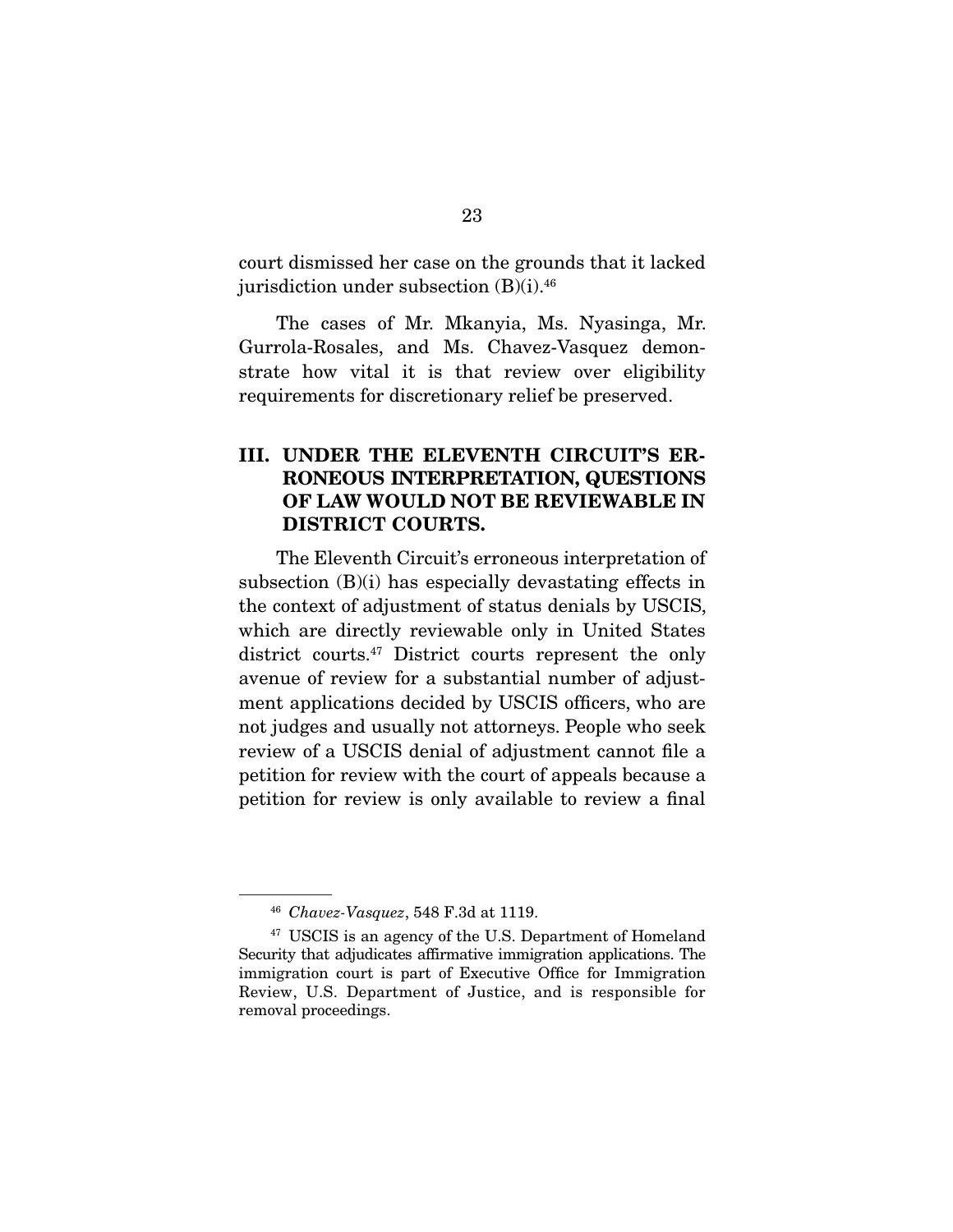order of removal.48 USCIS denials can only be directly reviewed via an original action in district court.49

 Multiple categories of adjustment applicants have no choice but to file for adjustment with USCIS and seek review of a denial in district court. Anyone considered an "arriving alien," a status that can last for many years after an individual's physical arrival, can only file for adjustment with USCIS. 8 C.F.R. § 1.2. Immigration judges lack jurisdiction over their adjustment. 8 C.F.R.  $\S$  1245.2(a)(1)(ii). People in lawful temporary status (such as an H-1B or another employment-based visa) cannot be put in removal proceedings and therefore cannot have their cases decided by an immigration judge. Lastly, people whom the agency could—but elects not to—put into removal proceedings must file for adjustment with USCIS because they are not before an immigration judge.

 The Eleventh Circuit's interpretation of subsection (B)(i) would deprive these applicants of *all* review, both factual and legal, contrary to the court's assertion that review of legal questions would still be available under its rule. In holding that subsection (B)(i) bars review of all determinations relating to adjustment of status and other forms of discretionary relief, the Eleventh Circuit recognized the importance of

<sup>48</sup> *See* 8 U.S.C. § 1252(a)(5) (channeling review of final orders to the courts of appeals via a petition for review).

<sup>49</sup> District courts are empowered to review USCIS action by the Administrative Procedure Act, 5 U.S.C. § 551 *et seq.*, and have federal question jurisdiction over such claims pursuant to 28 U.S.C. § 1331.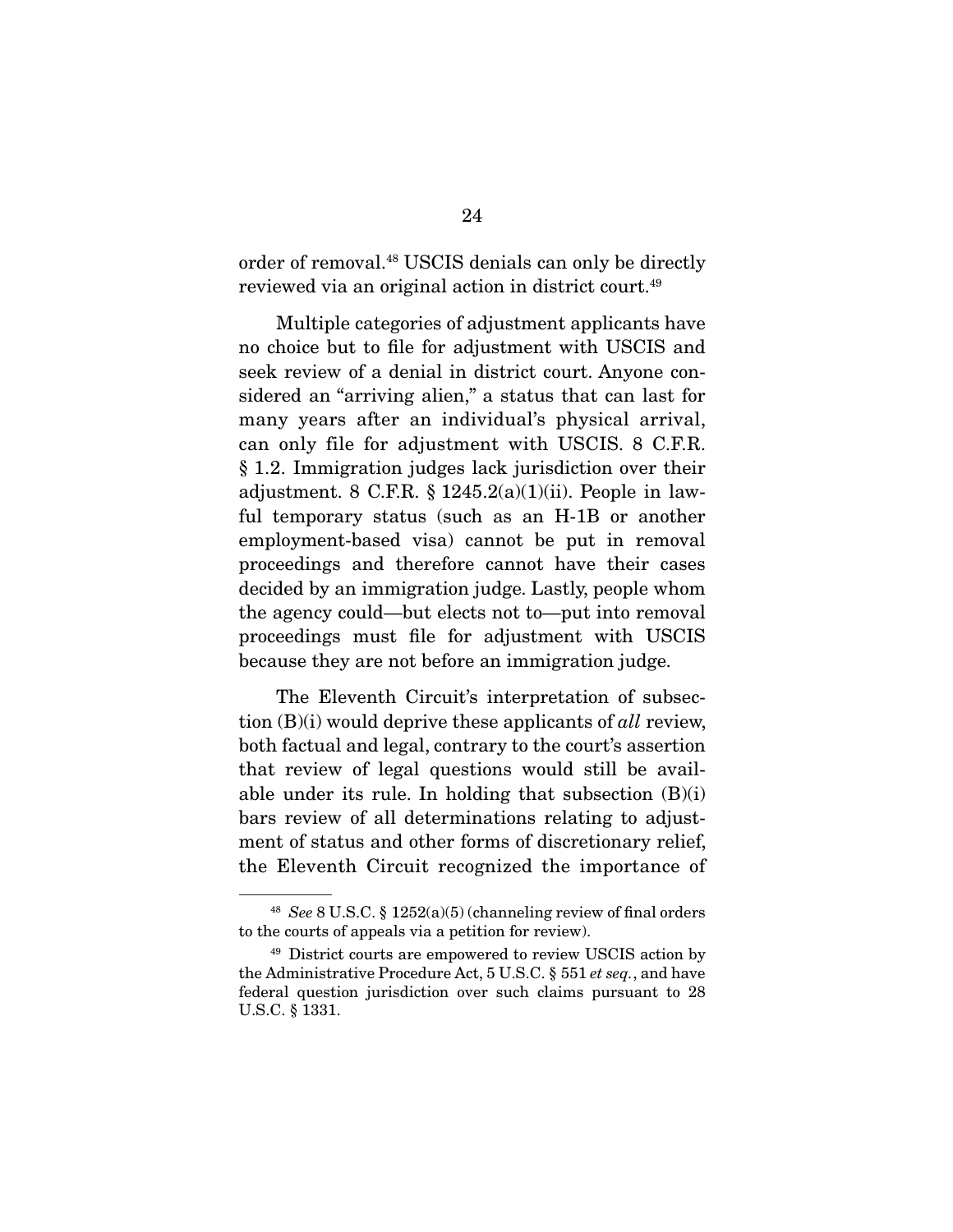preserving review of legal questions and believed such review would survive under subsection (D). *Patel v. U.S. Att'y Gen.*, 971 F.3d at 1275 ("[R]eview [of questions of law] is preserved under our interpretation."). This provision states that nothing precludes "review of constitutional claims or questions of law" if they are "raised upon *a petition for review filed with an appropriate court of appeals*."50 8 U.S.C. § 1252(a)(2)(D) (emphasis added). But courts have held that the "petition for review" limitation means that questions of law raised in district court fall outside subsection (D). *See*, *e.g*., *Lee v. U.S. Citizenship & Immigr. Servs.*, 592 F.3d 612, 620 (4th Cir. 2010). As a result, the provision does nothing to preserve review of legal questions in district court. In claiming that questions of law would remain reviewable, the Eleventh Circuit failed to account for the important legal questions that arise when district courts review USCIS adjustment denials.

 A case decided by this Court last term illustrates that important questions of law would be barred by the Eleventh Circuit's interpretation of subsection (B)(i). *See Sanchez v. Mayorkas*, 141 S. Ct. 1809 (2021). In *Sanchez v. Mayorkas*, individuals in Temporary Protected Status ("TPS") filed suit in district court after USCIS denied their adjustment of status applications

<sup>50</sup> Subsection (D) was added to Section 1252 after this Court's decision in *INS v. St. Cyr*, which noted the strong presumption in favor of judicial review of administrative action and constitutional concerns where such review is lacking. *INS v. St. Cyr*, 533 U.S. 289, 298 (2001).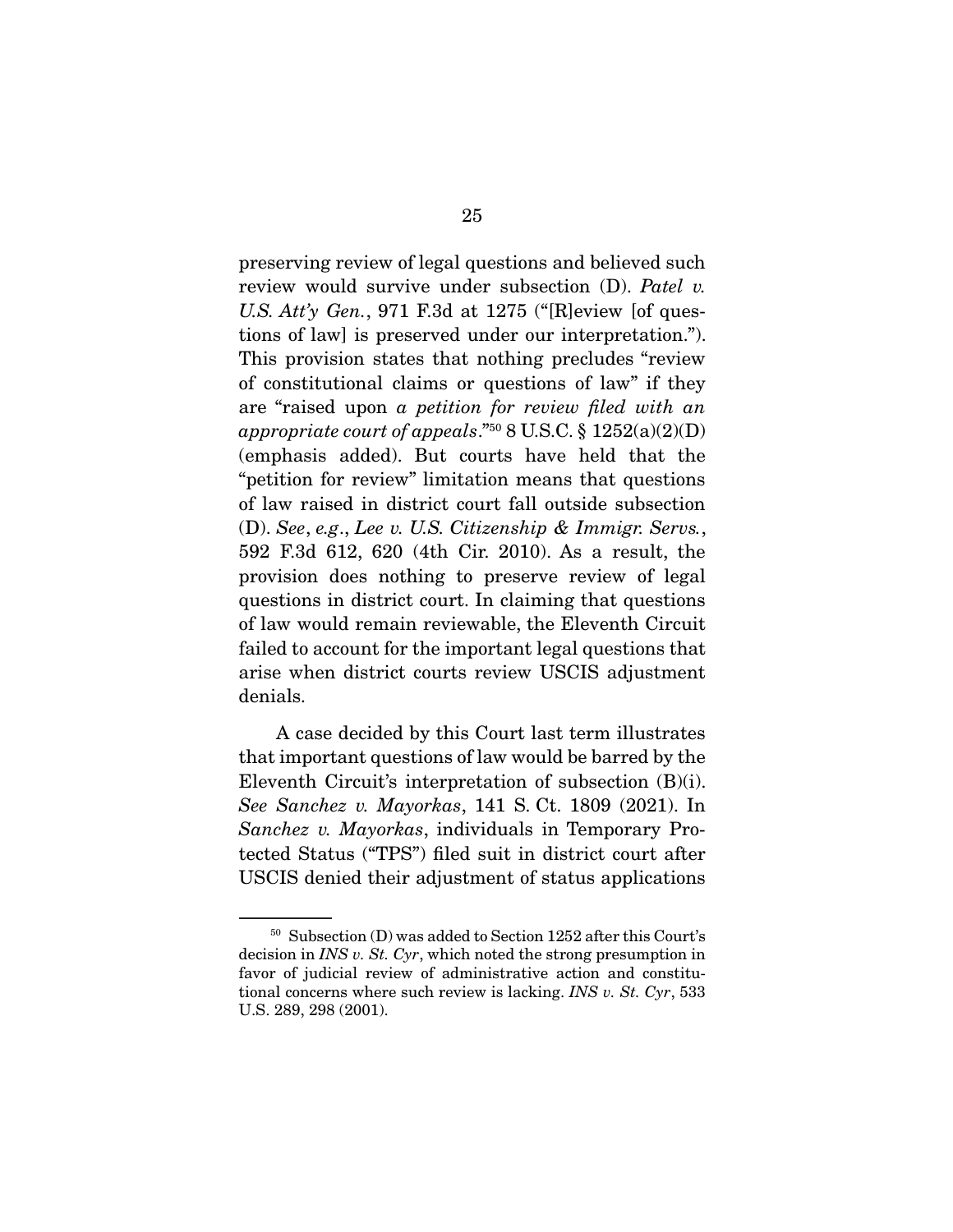on the ground that they had initially entered unlawfully and therefore had not made an "admission" as required by the adjustment statute. *Id*. at 1812 (citing 8 U.S.C. §§ 1101(a)(13)(A) and 1255(a)). The district court reversed the agency, holding that a provision that requires TPS holders to be considered in "lawful status" means that they should also be treated as "inspected and admitted" for adjustment purposes. *Id*. The Third Circuit disagreed, creating a circuit split. *Id*. This Court granted *certiorari* and ruled on the merits, agreeing with the Third Circuit that TPS did not create an "admission." *Id*. Had the Eleventh Circuit's interpretation of subsection (B)(i) been in force, the federal courts would not have been empowered to resolve the legal question at issue, because it arose from the denial of adjustment.

 The case of Dr. Adil Mohammed Abuzeid demonstrates how a district court combined the Eleventh Circuit's interpretation of subsection (B)(i) with subsection (D) to cut off all judicial review of legal questions for someone whose adjustment application was denied by USCIS and who had no access to removal proceedings because he is in lawful status. Dr. Abuzeid is a trauma surgeon with nationality in the United Kingdom and Saudi Arabia who came to the United States on a J-1 exchange visa to complete his medical residency.51 He is board-certified in general

<sup>51</sup> The facts of Dr. Abuzeid's case are detailed in *Abuzeid v. Wolf*, No. 1:18-cv-00382-TJK, 2020 WL 7629664 (D.D.C. Dec. 22, 2020), *appeal filed sub nom. Abuzeid v. Mayorkas*, No. 21-5003 (D.C. Cir. filed Jan. 12, 2021); Email from Brian Schmitt, Hake &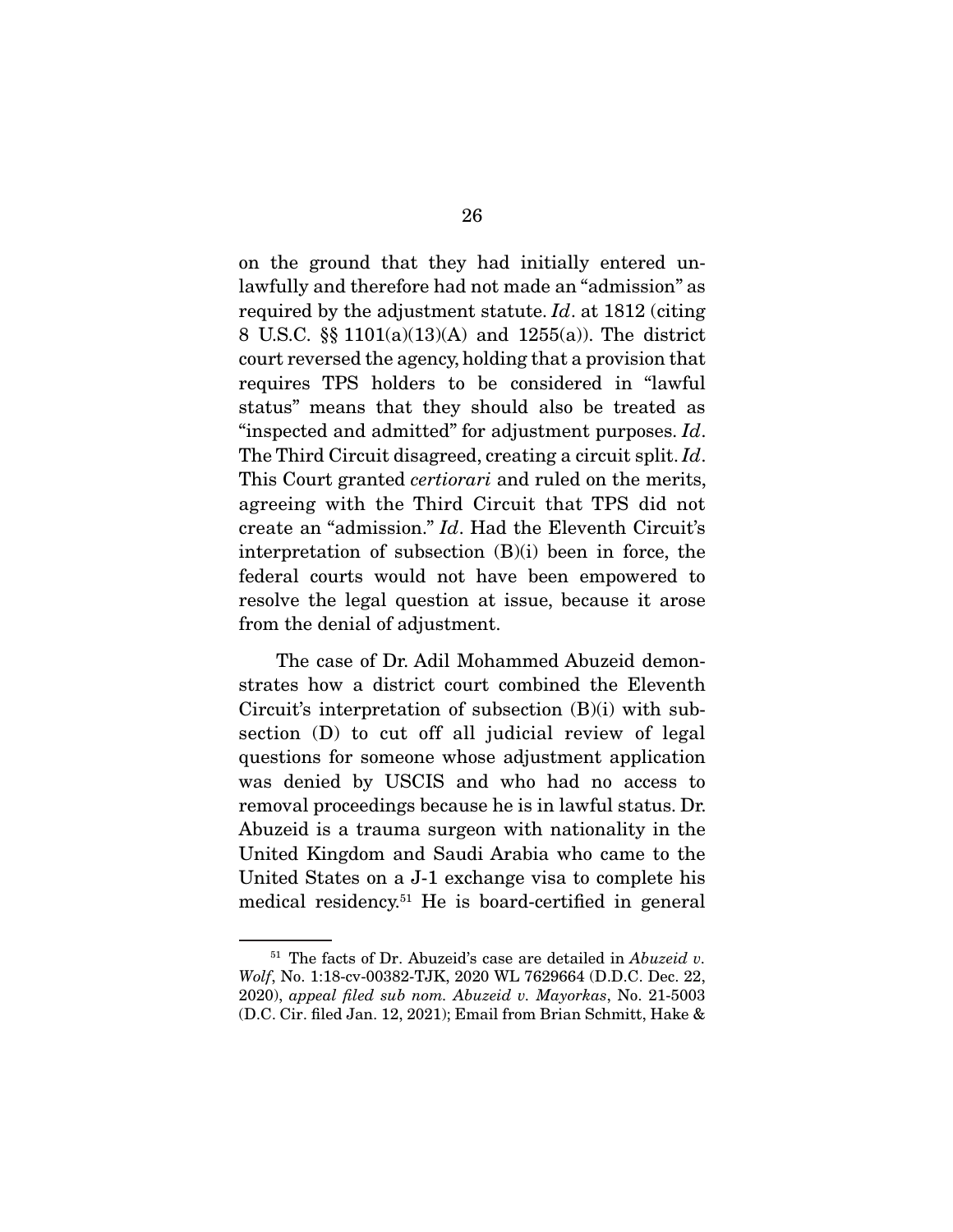surgery and surgical critical care and serves as an Assistant Professor in trauma and surgical critical care at Augusta University Medical Center in Georgia, where he works 80-hour weeks in the emergency room doing surgery for patients with life-threatening injuries and illnesses. His patients come from communities in Georgia and South Carolina that have been designated by the government as medically underserved. Many lack health insurance and are referred from the Veterans Administration and other local hospitals that do not have the expertise to perform the required surgery. As a critical care physician, Dr. Abuzeid has also been on the front line of the pandemic for the last year and a half, managing COVID-19 patients in the hospital's intensive care units. He also trains general surgery residents, surgical critical care fellows, medical students, nurses and local paramedics. Dr. Abuzeid's spouse, a U.S. citizen born in Arkansas, is unable to work because of a chronic medical condition.

 After his medical residency and before he applied for adjustment of status, Dr. Abuzeid spent time and worked in hospitals in his two countries of nationality, the United Kingdom and Saudi Arabia, for a total of 806 days, thus fulfilling the J-1 visa's requirement that an individual return to their country of nationality

Schmitt, to Maureen Sweeney, Dir., Md. Carey Immigr. Clinic (Aug. 1, 2021, 2:01 PM EST) (on file with counsel); Email from Dr. Adel Abuzeid, to Maureen Sweeney, Dir., Md. Carey Immigr. Clinic & Brian Schmitt, Hake & Schmitt (Aug. 4, 2021, 2:14 PM EST) (on file with counsel).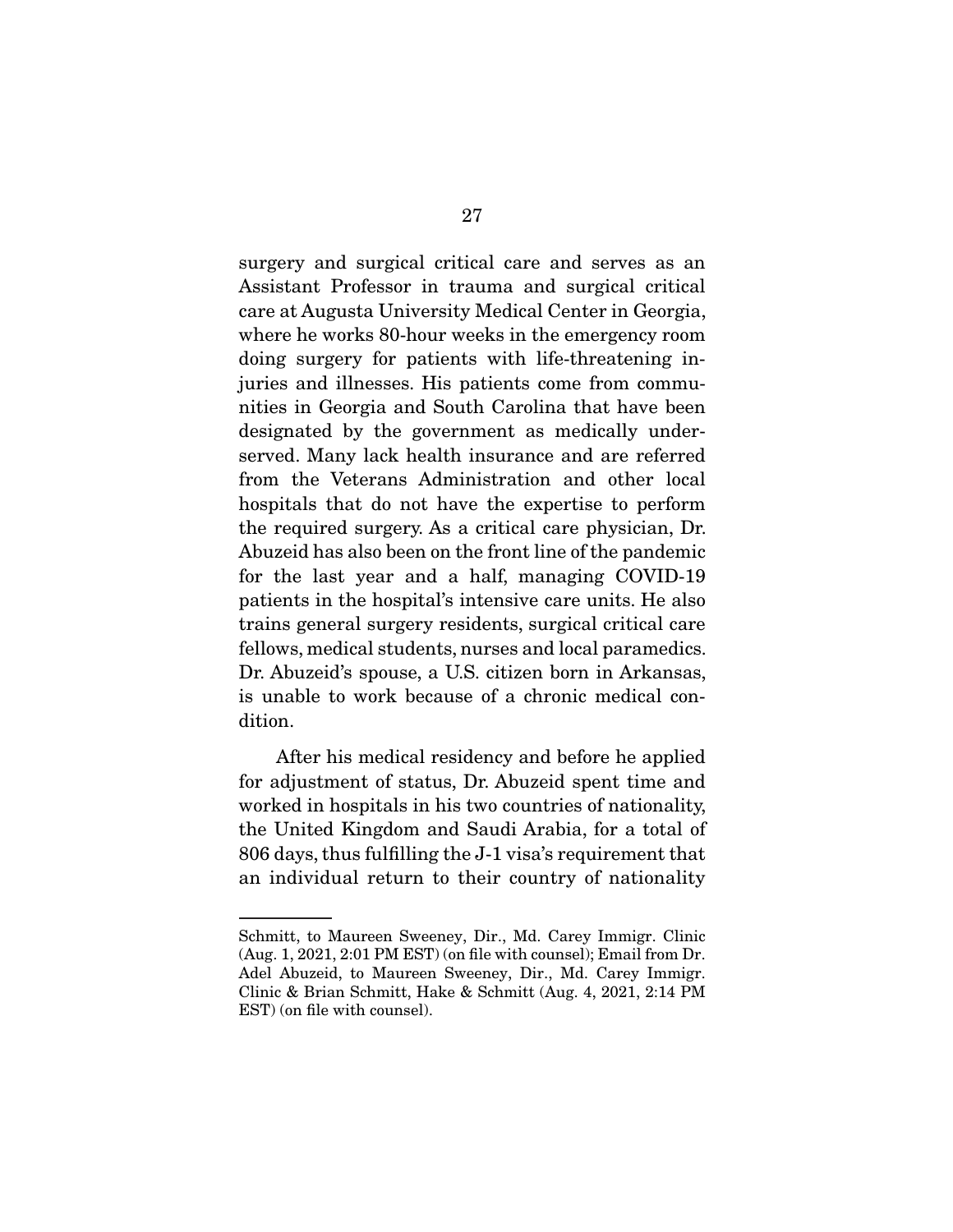"for an aggregate of at least two years" before they can become eligible for permanent residency. 8 U.S.C. § 1182(e). USCIS, however, has denied multiple adjustment applications by Dr. Abuzeid, interpreting the foreign residency requirement to require a *single*  period of residence in the *single* country of nationality where the applicant had most recently resided. Dr. Abuzeid challenged the denials in district court, where the court held that it was unable to reach the legal question of eligibility, both because it implicated a "judgment" regarding a form of relief listed in subsection (B)(i) and because subsection (D) did not preserve review of legal questions in district court.52 The case is currently stayed on appeal, pending the outcome of this case.53 If Dr. Abuzeid is ultimately denied adjustment, he will have to leave the United States, taking his medical practice and expertise to benefit the citizens of some other country.

 The case of *Commandant v. Rinehart* illustrates the fate of a recurring legal question in the hands of USCIS under the Eleventh Circuit decision in this case.54 *Commandant* involves 15 adjustment

<sup>52</sup> *Abuzeid*, No. 1:18-cv-00382-TJK, 2020 WL 7629664, at \*4.

<sup>53</sup> Order Granting the Parties' Joint Motion to Hold Case in Abeyance, *Abuzeid v. Mayorkas*, No. 21-5003 (D.C. Cir. May 28, 2021) (on file with counsel).

<sup>54</sup> The facts of the case are detailed in *Commandant v. Rinehart*, No. 1:20-cv-23630, 2021 WL 422177 (S.D. Fla. Feb. 1, 2021), *appeal filed sub nom. Commandant v. District Director*, No. 21-10372 (11th Cir. filed Feb. 3, 2021) and Class Action Complaint for Declaratory and Injunctive Relief, *Commandant v.*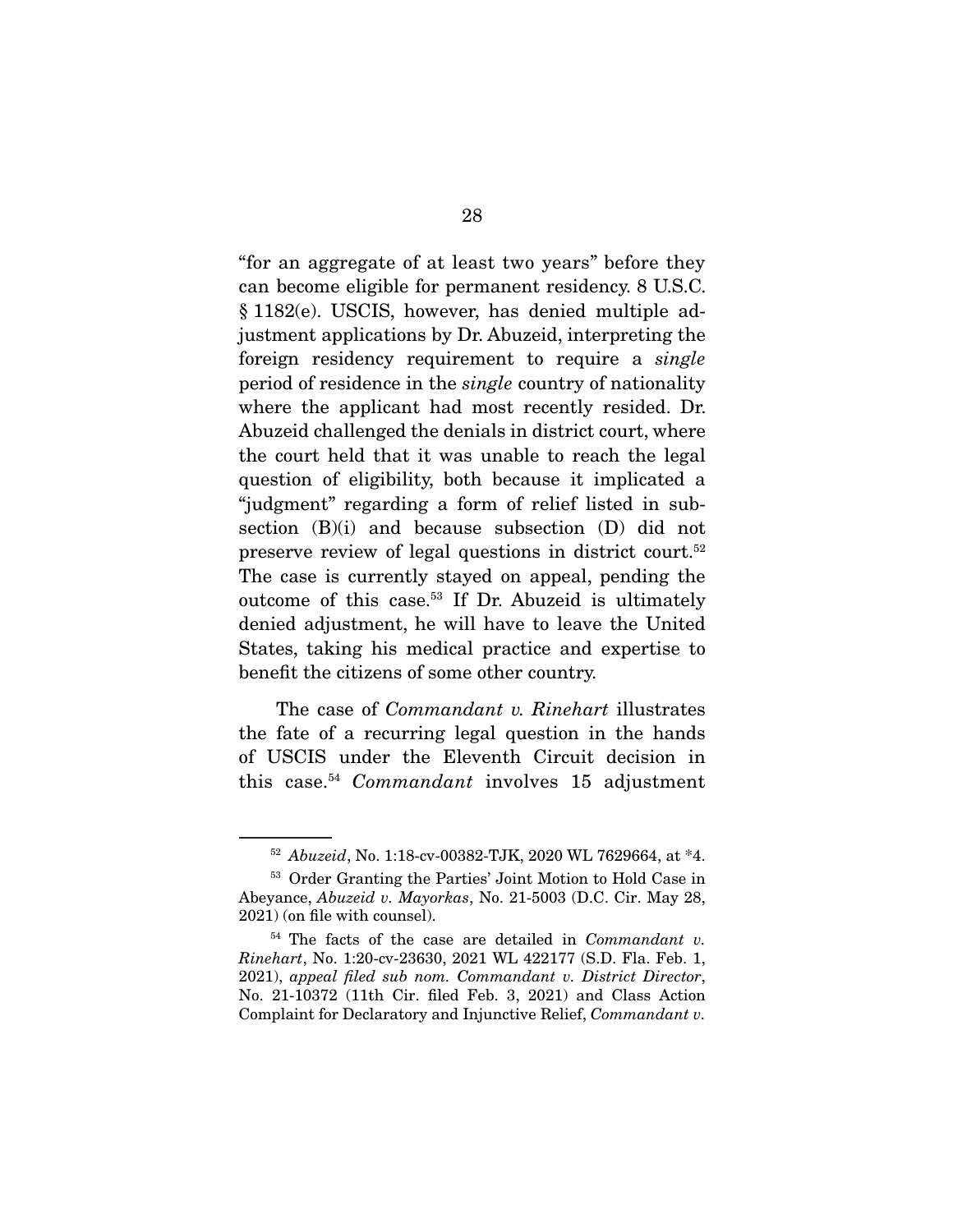applicants who have been in the United States since at least 2010 and have been granted TPS, despite having been previously ordered deported. Plaintiff Carel Carius, a widower father of two U.S citizen children, and 14 other individuals from Haiti and Honduras all have U.S. citizen spouses or children and are beneficiaries of family-based immigrant petitions, a prerequisite to adjustment of status. The plaintiffs sought to adjust under longstanding USCIS policy recognizing that they meet the requirement of having been "inspected and admitted or paroled" under the adjustment statute because their travel outside the United States and return on advance parole gave them parole status.55 USCIS denied their adjustment applications, relying on its new legal interpretation that plaintiffs were still subject to their prior removal orders and thus are not considered to have been paroled, despite their travel on advance parole. The plaintiffs argued that the denials were based on legal error and were contrary to longstanding USCIS policy. But the district court held that it was bound by the Eleventh Circuit's ruling in this case and had no jurisdiction under subsection (B)(i) to review the plaintiffs' legal claims. USCIS is now free to apply

*Rinehart*, No. 1:20-cv-2360 (S.D. Fla. Aug. 31, 2020) (on file with counsel).

<sup>55</sup> *See* Legal Opinion from Paul W. Virtue, Acting Gen. Counsel, INS to Jim Puleo, Assoc. Comm'r, Examinations, INS, Temporary Protected Status and Eligibility for Adjustment of Status under Section 245, INS Gen. Counsel Op. No. 91-27, 1991 WL 1185138, at \*2 (Mar. 4, 1991) (interpreting 8 U.S.C. § 1255(a) for individuals with TPS who travel on advance parole).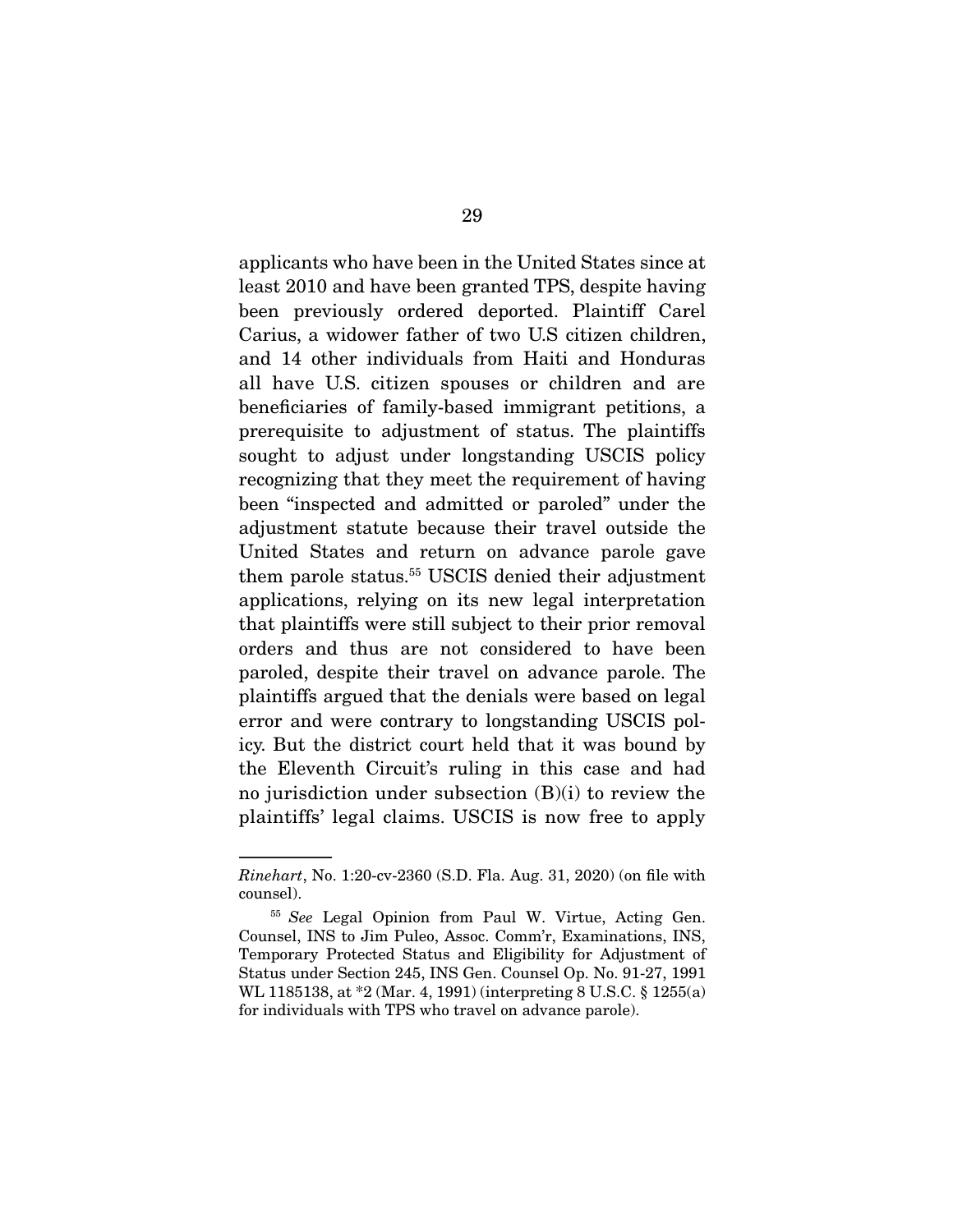this legal interpretation with no judicial review, preventing similar TPS holders from obtaining permanent residence.

 When district courts have taken jurisdiction because they found that statutory eligibility determinations were not subject to the bar—they have been able to reverse USCIS denials and fix legal errors by agency officers. Prior to the Eleventh Circuit's decision in this case, Roneel Balroop benefited from judicial review when a district court in Florida reversed USCIS's determination that the Child Status Protection Act ("CSPA") did not apply to his adjustment application as a derivative beneficiary of his father's employment-based visa, which affected his eligibility because he had since turned 21.56 Gloria del Carmen Duron successfully challenged the USCIS interpretation of the statutory phrase "seeking admission" to overcome the agency's legal conclusion that she was inadmissible (and ineligible to adjust) for failure to wait ten years after departure under an order of removal before seeking admission.<sup>57</sup>

 The case of Ms. Brenda Karr Karr, which arose in the Eleventh Circuit, demonstrates how that court's interpretation of subsection  $(B)(i)$  would give the

<sup>56</sup> The facts of Mr. Balroop's case are detailed in Order, *Balroop v. Gonzales*, No. 6:07-cv-1203-Orl-28KRS, 2008 WL 11435736 (M.D. Fla. April 15, 2008) (denying USCIS's motion to dismiss for lack of jurisdiction); and Order, *Balroop v. Gonzales*, No. 6:07-cv-1203- Orl-28KRS (M.D. Fla. September 2, 2008) (ordering USCIS to adjudicate the application under the CSPA) (on file with counsel).

<sup>57</sup> *Del Carmen Duron v. Nielson*, 491 F. Supp. 3d 256, 267 (S.D. Tex. 2020).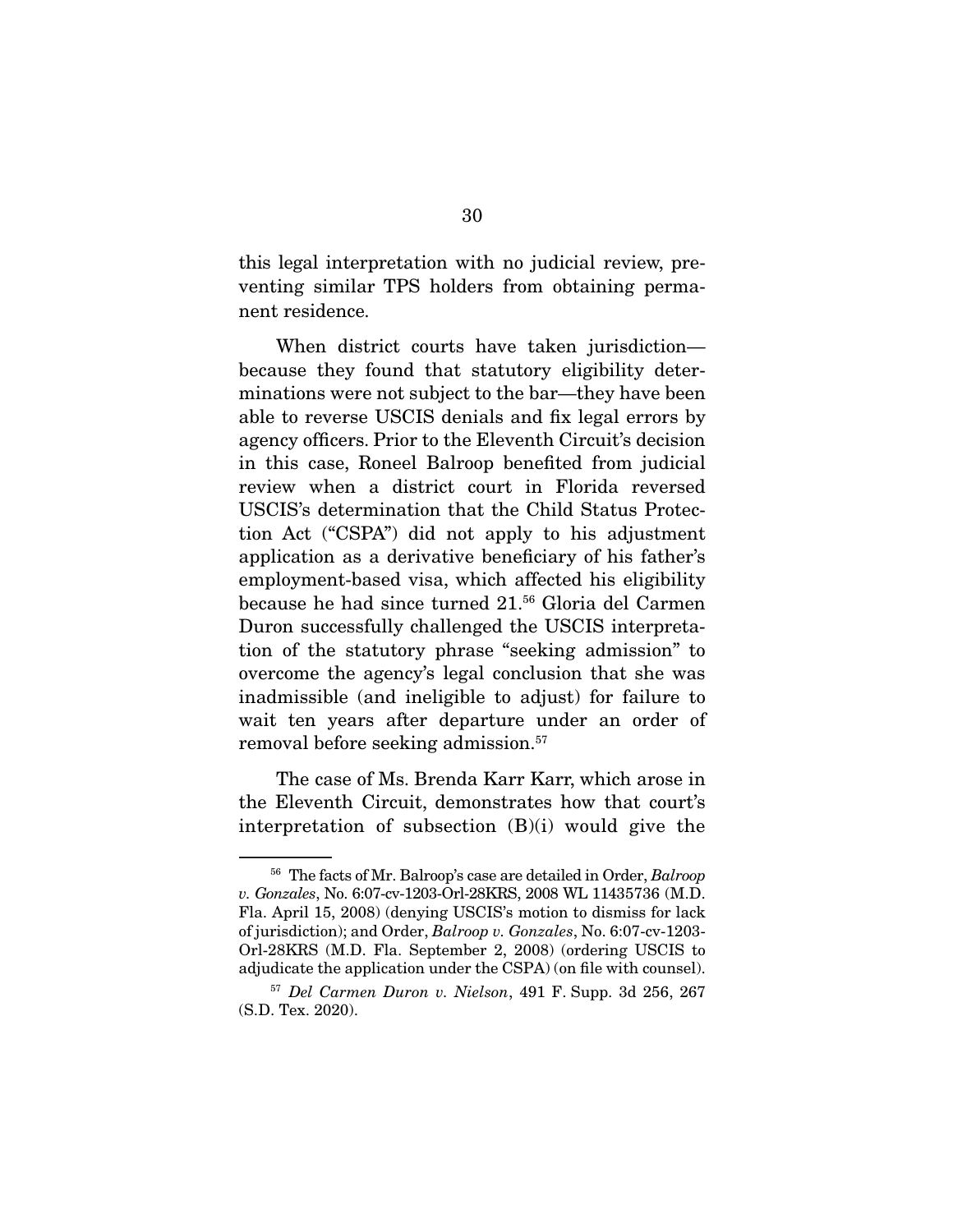agency the power to cut off review of legal questions by choosing not to initiate removal proceedings after an adjustment application is denied.58 Ms. Karr Karr contested a USCIS officer's legal determination that the statutory ten-year bar to adjustment for having been unlawfully present in the United States required her to have waited *outside* the country for the ten-year period.59 After USCIS denied her adjustment application, Ms. Karr Karr's counsel urged the agency to begin removal proceedings against Ms. Karr Karr so that she could obtain a ruling on the legal question of her eligibility from the immigration court. But the government refused to begin removal proceedings for four years, until Ms. Karr Karr finally filed suit in the district court. In those proceedings, agency counsel now concedes that USCIS' interpretation was wrong and is not contesting her eligibility. The Eleventh Circuit's erroneous interpretation would allow DHS to continue to evade review of clear legal errors by USCIS officers by declining to initiate removal proceedings. $60$ 

<sup>58</sup> The facts of Ms. Karr Karr's case are detailed in Original Complaint, *Karr Karr v. United States Citizenship & Immigration Services*, No. 1:19-cv-00125-WYD (D. Colo. Jan. 15, 2019) (on file with counsel); Order, *Karr Karr v. United States & Immigration Services*, No. 1:19-cv-000125-PAB (D. Colo. Nov. 27, 2019); Email from Roy Petty, Petty & Assocs., PLLC, to Maureen Sweeney, Dir., Md. Carey Immigr. Clinic (July 30, 2021, 2:52 PM EST) (on file with counsel).

<sup>59</sup> *See* 8 U.S.C. § 1182(a)(9)(B)(i)(II).

<sup>60</sup> For other examples, see *Jimenez Verastegui v. Wolf*, 468 F. Supp. 3d 94, 95 (D.D.C. 2020), *appeal dismissed sub nom*. *Verastegui v. Wolf*, No. 20-5215, 2020 WL 8184637 (D.C. Cir. Dec. 11, 2020); Email from Roy Petty, Petty & Assocs., PLLC, to Maureen Sweeney, Dir., Md. Carey Immigr. Clinic (July 30, 2021,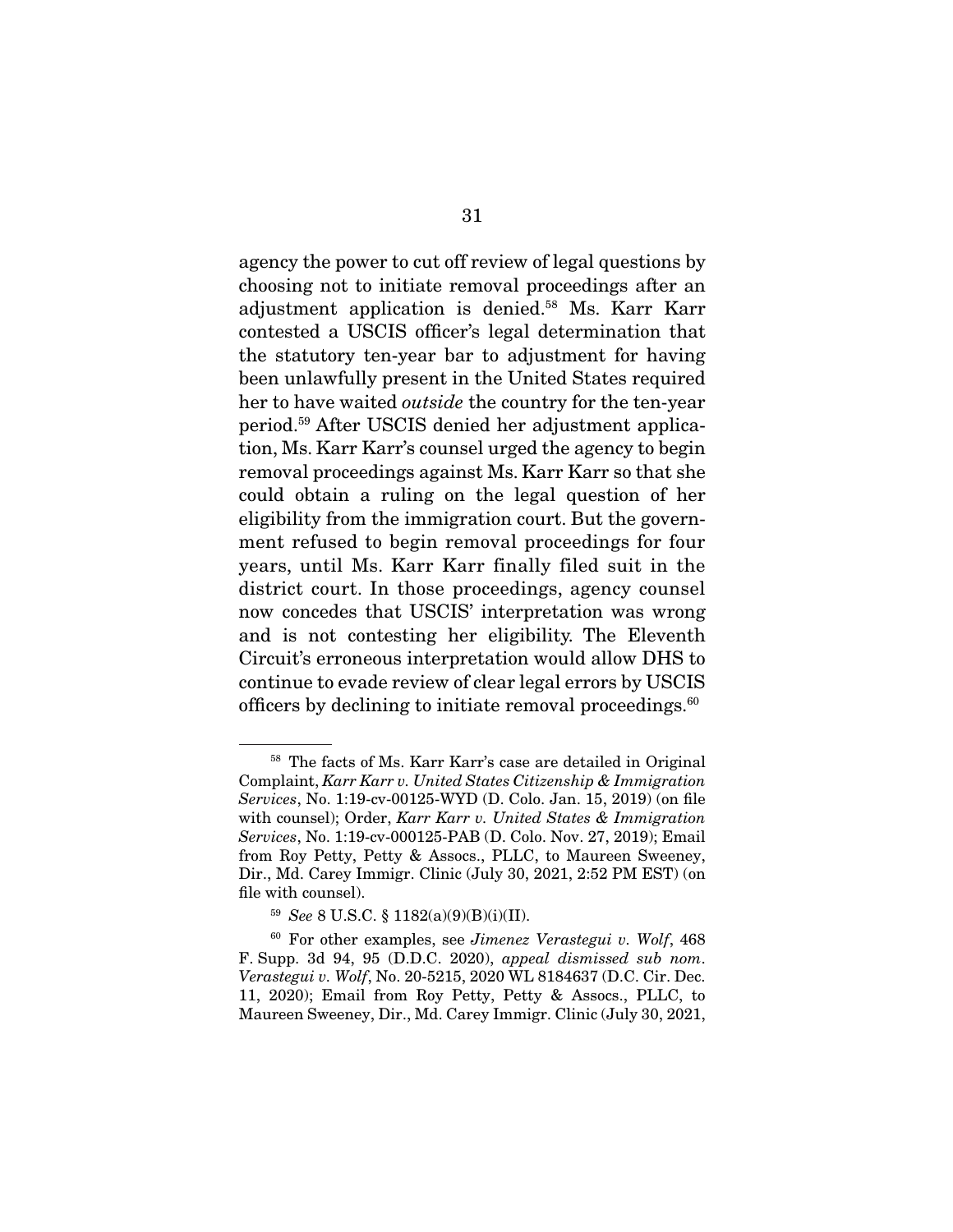For adjustment applicants whom the government cannot—or chooses not to—put in removal proceedings and for others whose applications cannot be heard in the immigration courts, the district court is the *only*  forum for review of any legal error USCIS may make and the courts' only chance to correct erroneous legal interpretations by the agency. Because subsection (D) does not preserve review of legal errors in district court, such review is possible only because subsection  $(B)(i)$  does not bar jurisdiction over threshold eligibility determinations. The Eleventh Circuit's erroneous interpretation would strip district courts of jurisdiction to review such errors.

 $\overbrace{\hspace{2.5cm}}^{\bullet}$   $\overbrace{\hspace{2.5cm}}^{\bullet}$ 

<sup>2:52</sup> PM EST) (on file with counsel) (DHS delayed initiating removal proceedings against a couple thereby preventing review of adjustment applications denied based on a legal interpretation of a ground of inadmissibility); *Kim v. Gonzales*, No. CCB-05-485, 2006 WL 1892426, at \*1 (D. Md. June 19, 2006) (noting that it is "regrettabl[e]" that plaintiffs "would have no further opportunity to challenge USCIS's decision and clarify their legal status unless and until the government initiates removal proceedings against them").